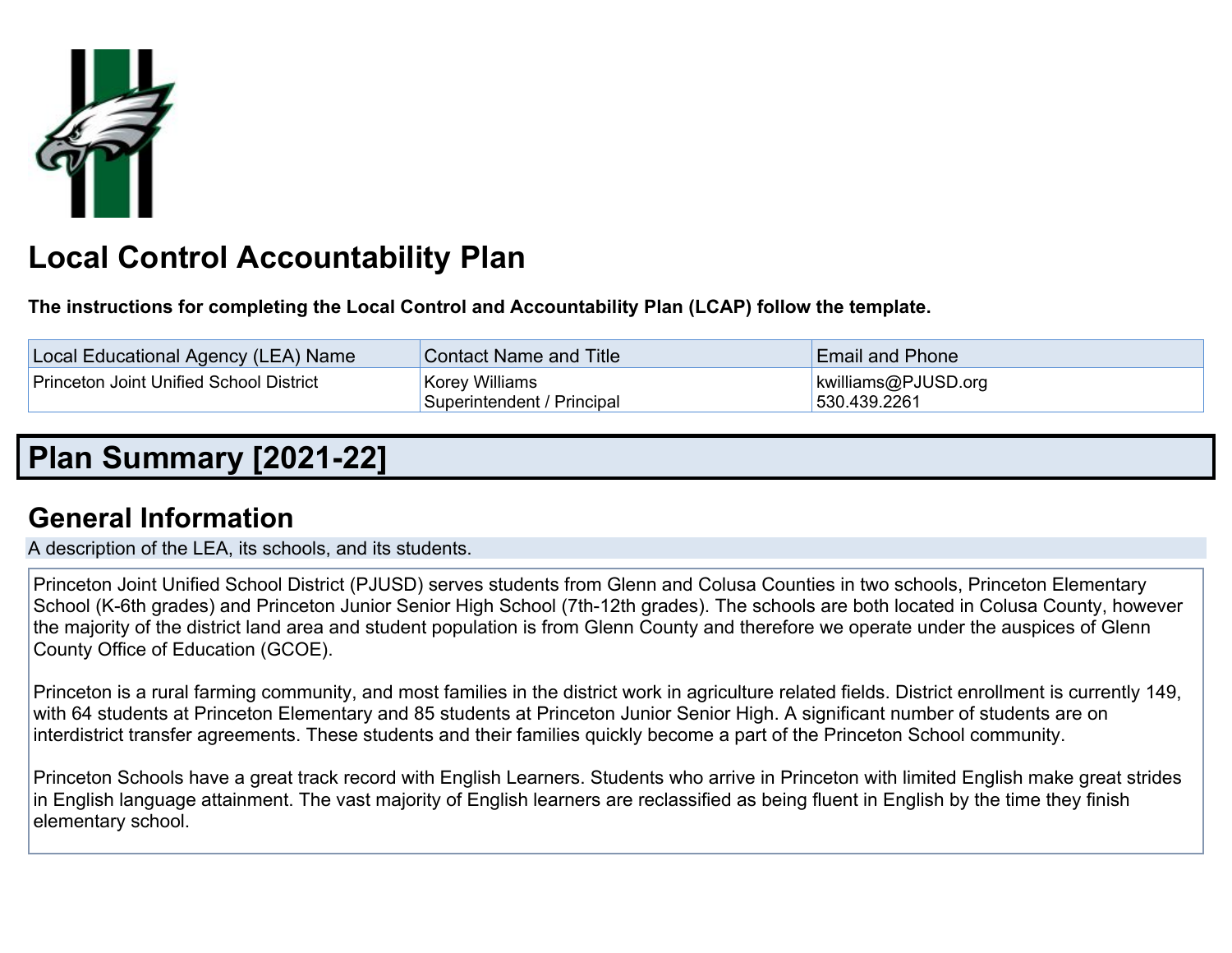Our students and families enjoy a small and safe school environment. This idyllic small town / familial school environment allows students to know each other, their teachers, and staff members well. Along the same line of thought, the teachers and staff members are able to know each student, identify their strengths and learning styles, and meet their individual needs. "No one falls through the cracks."

Student surveys and discipline data indicate that students feel safe and comfortable at Princeton schools. Significant discipline problems are rare, partially evidenced by very low suspension and expulsion rates.

### **Reflections: Successes**

A description of successes and/or progress based on a review of the California School Dashboard (Dashboard) and local data.

Major focuses of past plans have been about 1) communication with homes and families, 2) increasing our level of success academically including college and career readiness, and 3) improving our program offerings to students. We have made great success in these areas over the past few years and are planning for further growth in these areas and more. Our college career readiness is already significantly improved and the result of our past work will continue to be evident with the next few years of graduates. Our graduation rate continues to be 100%. Our communication with parents has improved by all measures. Our new focus will be about specific programs and partnering with parents as they guide their students to a future beyond high school. We have also been able to increase our elective offerings and more importantly, our current combination of teachers allows our master schedule to be built such that more options are available to more students. We are a small program but we offer a wide range of electives and opportunities to learn beyond the classic core subjects: science, English, math, and social studies.

We have experienced a stabilization in enrollment. The previous LCAP included concerns about declining enrollment that threatened programs and sports teams. We will continue working to increase enrollment.

### **Reflections: Identified Need**

A description of any areas that need significant improvement based on a review of Dashboard and local data, including any areas of low performance and significant performance gaps among student groups on Dashboard indicators, and any steps taken to address those areas.

Corporately, we still wish to see continued improvements in communication, minor improvement and continued success with college and career readiness, and we all want to see higher levels of academic success by multiple measures. Chronic absenteeism remains an area where growth is needed as well. There are other areas of need that are being addressed at micro levels (program, grade level, subject area, etc..). These do not seem to rise to the level of district wide emphasis (LCAP).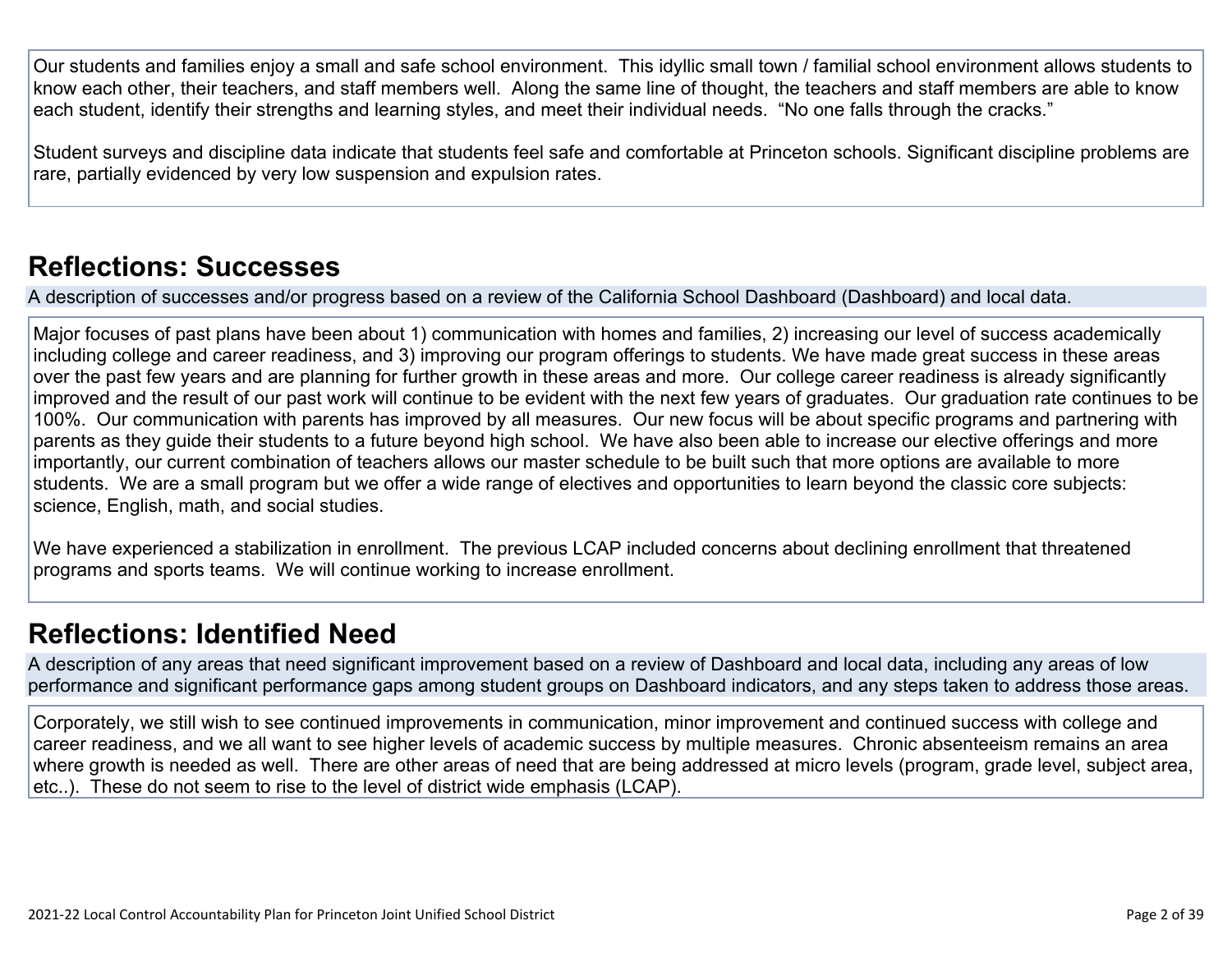## **LCAP Highlights**

A brief overview of the LCAP, including any key features that should be emphasized.

Princeton's LCAP features three goals which address three key areas: conditions of learning, pupil outcomes, and engagement. These goals are listed below.

Goal 1: Conditions of Learning: Princeton Joint Unified School District will optimize the conditions of student learning by hiring, developing, and retaining highly competent, effective teachers who will provide instructional programs that are standards-aligned, intellectually challenging, and developmentally appropriate for all learners using appropriate instructional materials and appropriate technology in wellmaintained school facilities.

Goal 2: Pupil Outcomes: Princeton students will grow in knowledge and ability through a comprehensive course of study, which they will demonstrate through a variety of measures, including standardized tests, college and career preparedness, and English learner reclassification.

Goal 3: Engagement: Princeton schools will foster a climate of engagement, involvement and connectedness that will be demonstrated in strong attendance and graduation rates, low suspension and expulsion rates, and a strong sense of safety. Parents and other stakeholders will be actively engaged in district and school decision-making processes.

This plan is being written in the spring of 2021 at, what we hope is, the end of the COVID era. It incorporates data from the California School Dashboard and we will use local measures and new assessments to track change as the School Dashboard does not show data for small groups (many of our data points do not have enough students represented to show on the dashboard) and the dashboard is likely be skewed due to emergency changes over the past fifteen months.

Currently available data highlights several areas where Princeton Schools continue to do well: English Learner progression, behavior measures (suspension / expulsion rates), and graduation rates. This same data highlights significant need for improvement in academic performance. We anticipate growth through a number of actions. Recent changes in teaching staff, continual improvement in curriculum, ongoing professional development, and improving our partnership with parents are all expected to be critical elements of our future success. This is a three year plan developed on the heels of the COVID pandemic and will certainly be revised each year as we evaluate the prior year's successes and shortcomings.

The following is a summary listing of actions that we intend to continue:

- ELD aide at elementary
- Collaboration time twice monthly for classroom staff to work together as they implement improvements and track effectiveness of prior actions
- Hiring qualified educators and facilitating growth through appropriate professional development (including beginning teacher support and coaching)
- Providing standards aligned curriculum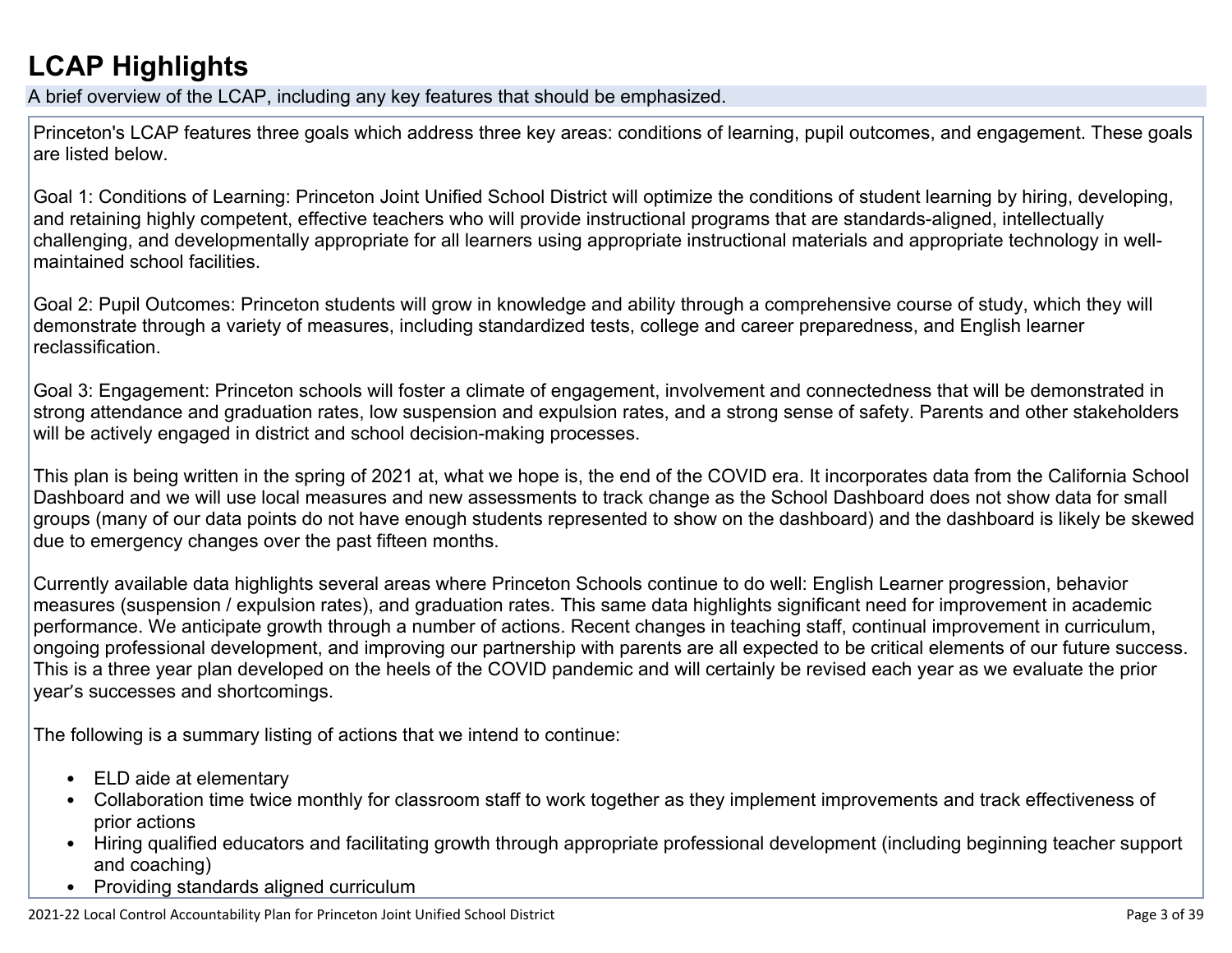- Assuring that all facilities are well maintained and adequate
- Participation in Butte/Glenn College and Career Pathways
- Use of attendance prizes at both sites
- Participation with SARB (Glenn County)
- Gathering data such as the California Healthy Kids Survey
- Parent Nights
- Utilization of school website and social media
- Improvements and updates to school safety plan and related documents

The following is a list of intended new actions:

- Make technology accessible through lending Chromebooks and assisting families to acquire internet access
- Providing a robust, self-paced curriculum for credit recovery and enrichment
- Opening Princeton Landing Continuation School
- Phone Caller: personal and individual contact with families regarding absences or lack of school success
- Addition of more specialized parent nights
- Creation of a volunteer database and sign up / allocation system
- Reinstatement of tutoring center at high school with teachers
- Increased SOAR staff

### **Comprehensive Support and Improvement**

An LEA with a school or schools eligible for comprehensive support and improvement must respond to the following prompts.

#### **Schools Identified**

A list of the schools in the LEA that are eligible for comprehensive support and improvement.

**NA** 

#### **Support for Identified Schools**

A description of how the LEA has or will support its eligible schools in developing comprehensive support and improvement plans.

NA

#### **Monitoring and Evaluating Effectiveness**

A description of how the LEA will monitor and evaluate the plan to support student and school improvement.

**NA**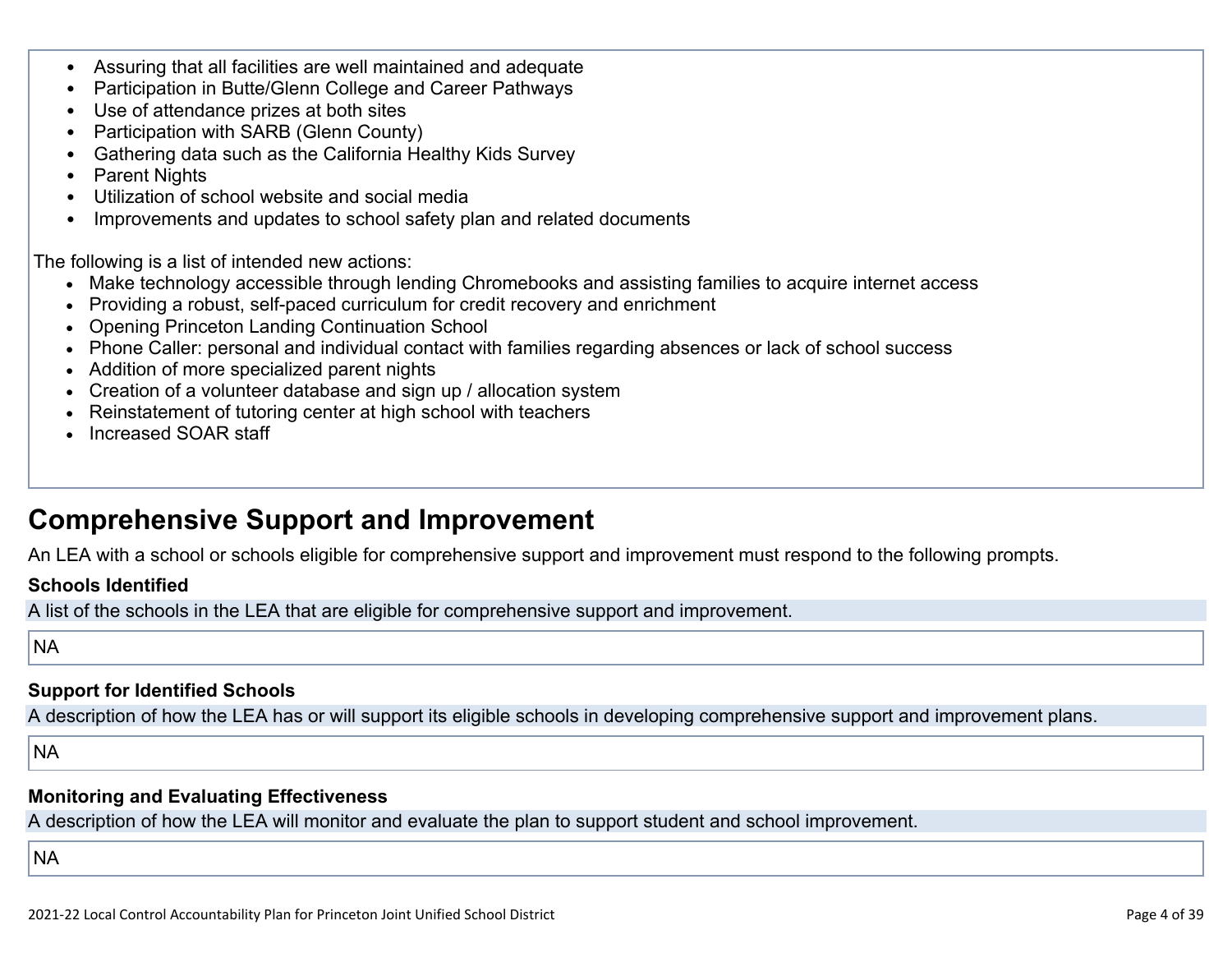## **Stakeholder Engagement**

A summary of the stakeholder process and how the stakeholder engagement was considered before finalizing the LCAP.

This LCAP was developed with input from every segment of our school community. This past year included a number of rapid changes due to the unfolding pandemic. These high level of changes created many unique opportunities to seek and receive feedback from the school community. We utilized the following opportunities for direct input to the LCAP:

- Board Meetings
- Surveys
- A letter inviting individuals to provide feedback
- (Distributed by mail, handout, website and linked in a Remind)
- CTE Committee meetings
- Site staff meetings
- District wide staff meetings
- Parent conferences at the start of 2020-2021
- In-Person meeting with our SELPA Administrator.
- WASC Mid-Cycle Visit and preparation meetings and events.

The input received influenced the LCAP and it was presented to our Site Counsel. This group had no further input and therefore no written response. (all members of this committee already had multiple opportunities to influence the LCAP).

A summary of the feedback provided by specific stakeholder groups.

All stakeholder groups expressed concern about the impact of COVID and collectively searched for ways to help students get back on track academically and support them emotionally.

The elementary special needs parents expressed their desire to see more aides in the classrooms. Elementary parents would like the afterschool program to resume and many supported summer school.

High school parents were in favor of an afterschool tutoring or learning center as well as bringing back the normal student activities and athletics. Many cited these extra curricular programs as having a positive effect on student emotionally and motivated higher achievement academically.

Staff and community members expressed the importance of collaboration time and robust professional development. This same segment also expressed the importance of attendance rates.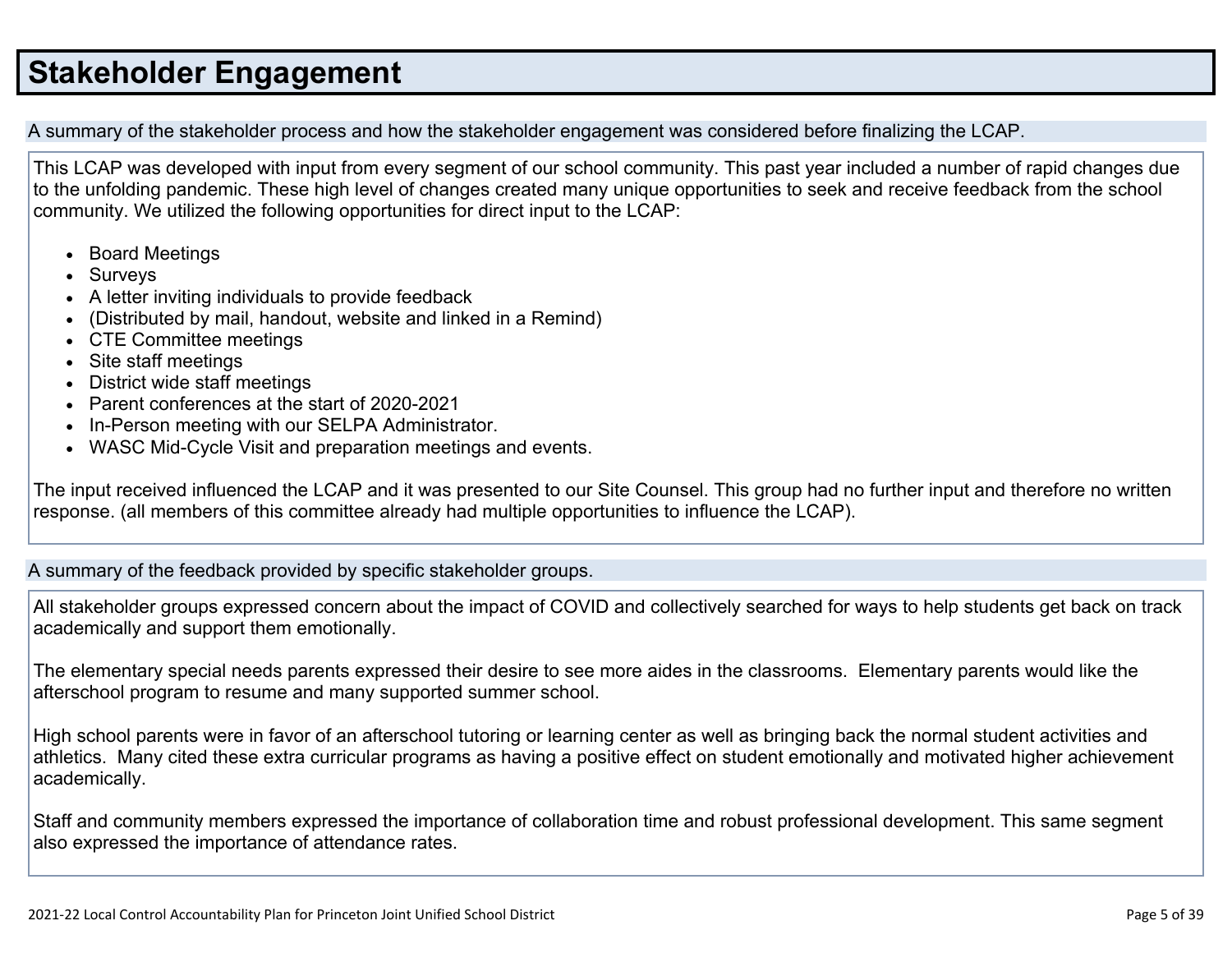While not a part of the LCAP for the next three years, the majority of the comments were COVID related. A common thread of input was along the lines of air quality and other COVID related safety provisions. We heard these concerns and addressed the items that were not addressed in the LCAP with one-time funds received for these types of needs.

A description of the aspects of the LCAP that were influenced by specific stakeholder input.

The vast majority of our actions are directly linked to feedback from the school community. A list of those that can be directly tied to feedback is included below. Our Goals are similar to those for the past three years as our community has the same expectations of our schools; that students have an opportunity to learn and grow in a safe and respectful setting with dedicated staff. Further, they expect our students to be able to enter the work force or attend higher education upon graduation. These goals and expectations have not changed over the past 5 years.

New actions directly linked to stakeholder input include:

- The addition of aides in the classrooms
- Enhancements to the elementary afterschool program
- The creation of the high school afterschool program.
- Make technology accessible through lending Chromebooks and assisting families to acquire internet access
- Providing a robust, self-paced curriculum for credit recovery and enrichment
- Opening Princeton Landing Continuation School
- Phone Caller: personal and individual contact with families regarding absences or lack of school success
- Addition of more specialized parent nights

Stakeholders also affirmed our existing actions:

- Bi-lingual aide and elementary computer lab/instructor at the elementary.
- Bi-Monthly collaboration and robust professional development
- Providing standards aligned curriculum
- Assuring that all facilities are well maintained and adequate
- Participation in Butte/Glenn College and Career Pathways
- Use of attendance prizes at both sites
- Participation with SARB (Glenn County)
- Parent Nights
- Utilization of school website and social media
- Creation of a volunteer database and sign up / allocation system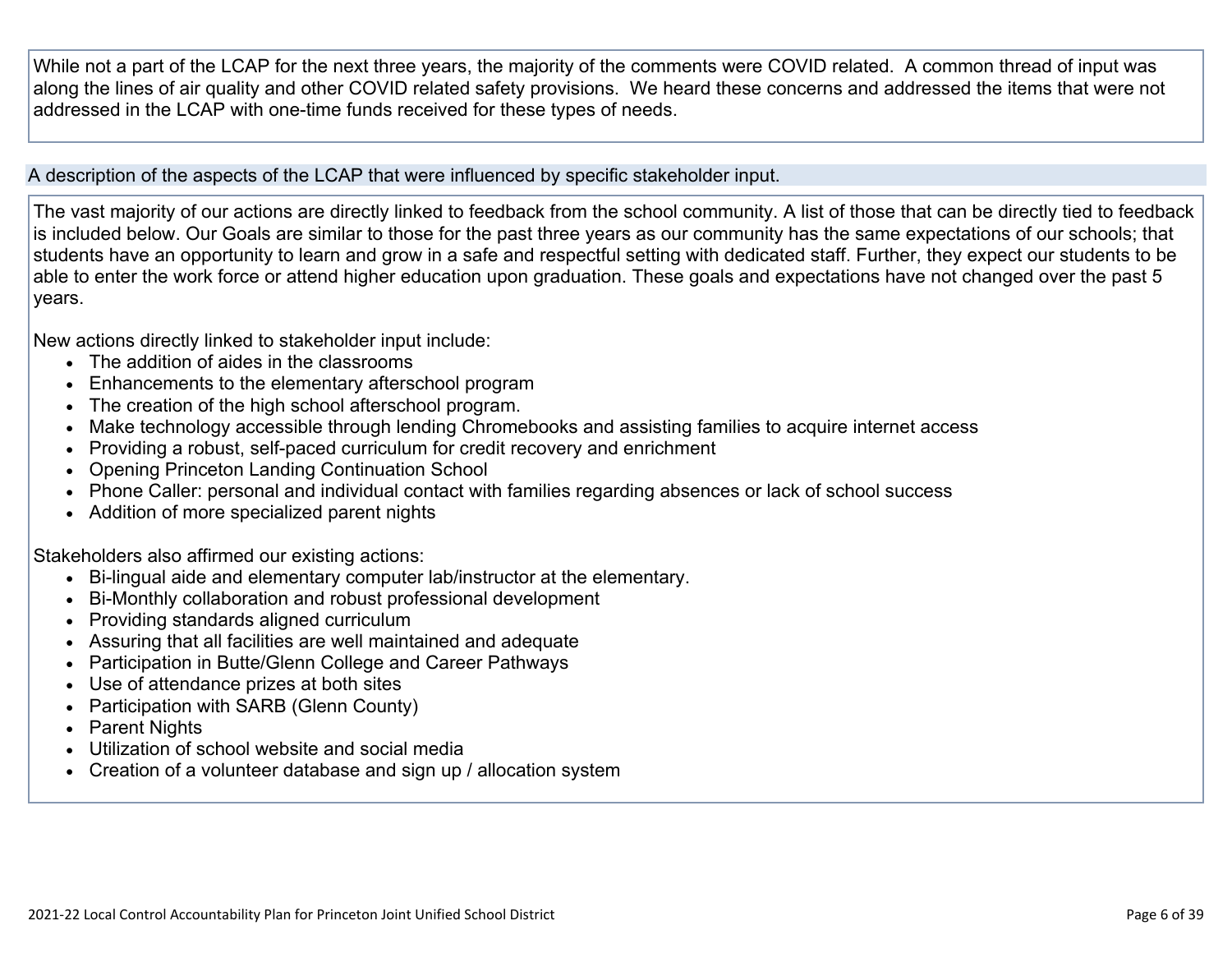## **Goals and Actions**

## **Goal**

| Goal # | <b>Description</b>                                                                                                                                                                                                                                                                                                                                                                                                                    |
|--------|---------------------------------------------------------------------------------------------------------------------------------------------------------------------------------------------------------------------------------------------------------------------------------------------------------------------------------------------------------------------------------------------------------------------------------------|
|        | Conditions of Learning: Princeton Joint Unified School District will optimize the conditions of student learning by hiring,<br>developing, and retaining highly competent, effective teachers who will provide instructional programs that are standards-<br>aligned, intellectually challenging, and developmentally appropriate for all learners using appropriate instructional materials<br>in well-maintained school facilities. |

An explanation of why the LEA has developed this goal.

Teachers, learning spaces and curriculum are the basic building blocks of learning in a traditional public school. This goal assures the most basic elements of education are present at a high level of quality. This goal also addresses State Priorities 1 & 2.

## **Measuring and Reporting Results**

| <b>Metric</b>                                              | <b>Baseline</b>                                                                                                                                        | Year 1 Outcome | Year 2 Outcome | <b>Year 3 Outcome</b> | Desired Outcome for<br>$2023 - 24$                                                                        |
|------------------------------------------------------------|--------------------------------------------------------------------------------------------------------------------------------------------------------|----------------|----------------|-----------------------|-----------------------------------------------------------------------------------------------------------|
| Priority 1: Local<br>Indicator/Teacher<br>credential       | Eight of eleven<br>teachers are<br>appropriately<br>credentialed<br>(Employment<br>Records)                                                            |                |                |                       | 100% of teachers will<br>have the appropriate<br>credential for the<br>subject and grade<br>levels taught |
| Priority 1: Local<br>Indicator/ Instructional<br>materials | All students have the<br>appropriate curriculum<br>at home and school<br>(Williams Act)<br>Reporting)                                                  |                |                |                       | 100% of students<br>have the appropriate<br>curriculum at home<br>and school                              |
| Priority 1: Local<br>Indicator/ Instructional<br>materials | Students have access<br>to appropriate<br>technology at school,<br>most have internet<br>access and devices at<br>home. (Family<br>surveys / requests) |                |                |                       | 100% of students will<br>have access to<br>appropriate<br>technology at school<br>and at home             |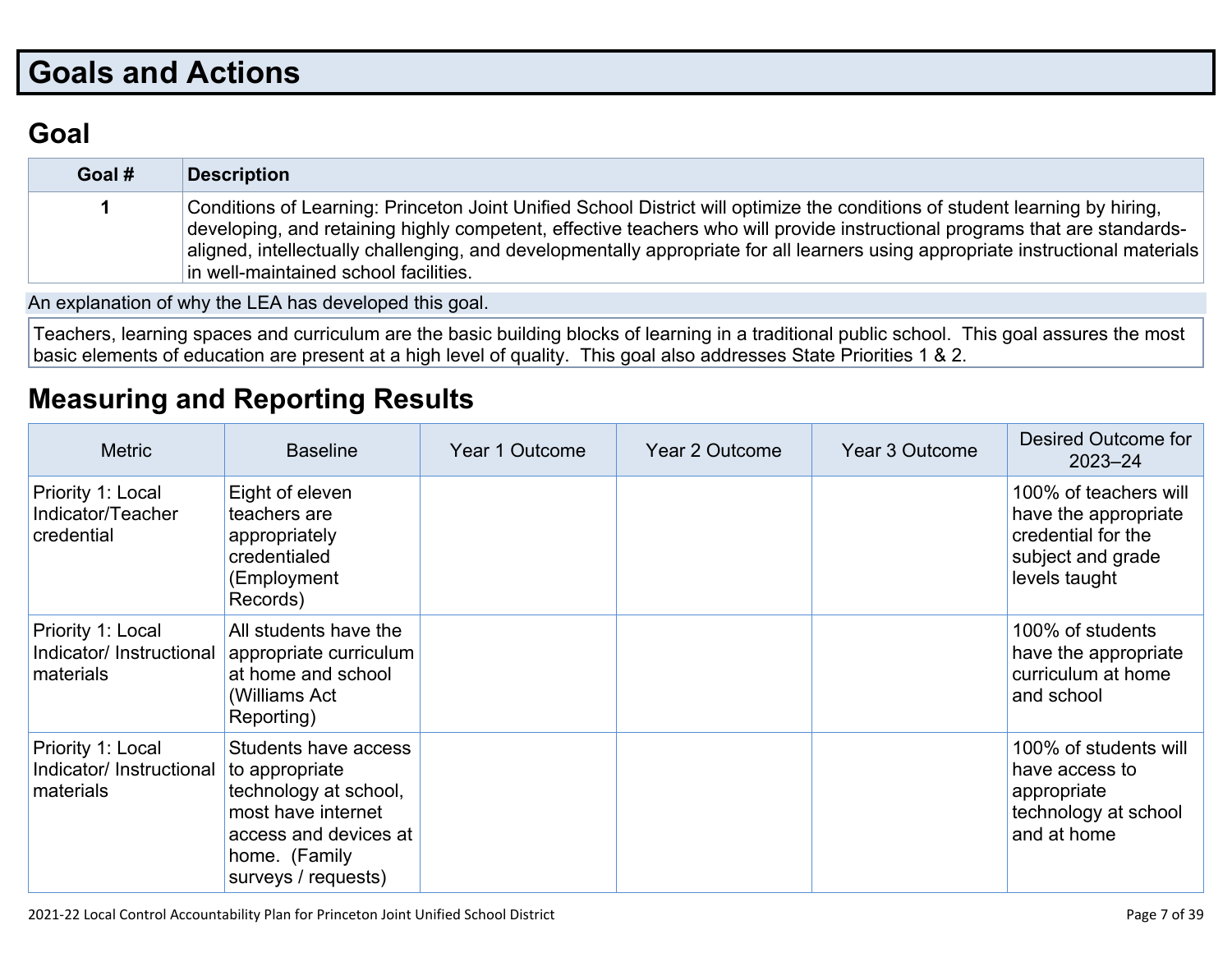| <b>Metric</b>                                                                                           | <b>Baseline</b>                                                                                                                                                                    | Year 1 Outcome | <b>Year 2 Outcome</b> | Year 3 Outcome | Desired Outcome for<br>$2023 - 24$                                                            |
|---------------------------------------------------------------------------------------------------------|------------------------------------------------------------------------------------------------------------------------------------------------------------------------------------|----------------|-----------------------|----------------|-----------------------------------------------------------------------------------------------|
| Priority 1: Local<br>Indicator/ Facilities in<br>good repair                                            | Facilities are rated<br>"Good" with minor<br>exception for MOT<br>building (no student<br>use) (FIT Report as<br>listed on SARC)                                                   |                |                       |                | All facilities will be<br>rated "Good"                                                        |
| Priority 2: Local<br>Indicator/Implementati<br>on of State<br>Standards/Local<br><b>Evaluation Tool</b> | All curriculum and<br>assessment is aligned<br>with standards (roster<br>of Board Adopted<br>Curriculum as<br>approved annually)                                                   |                |                       |                | 100% of board<br>adopted curriculum<br>and assessments are<br>aligned with state<br>standards |
| Priority 2: Local<br>Indicator/Implementati<br>on of State<br>Standards/ELD                             | ELD curriculum and<br>practices are aligned<br>with state standards<br>and best applicable<br>practices. (roster of<br><b>Board Adopted</b><br>Curriculum as<br>approved annually) |                |                       |                | 100% of Board<br><b>Adopted ELD</b><br>curriculum will be<br>aligned with state<br>standards  |

## **Actions**

| Action # | Title                                           | <b>Description</b>                                                                             | <b>Total Funds</b> | Contributing |
|----------|-------------------------------------------------|------------------------------------------------------------------------------------------------|--------------------|--------------|
|          | Appropriate<br>Assignment Of<br><b>Teachers</b> | The District will ensure that all teachers are credentialed in their area<br>of instruction    | \$606,026.00       | No           |
|          | <b>Beginning Teacher</b><br>Support             | Beginning teachers will be supported through BTSA or local coaches<br>prior to BTSA enrollment | \$0.00             | <b>No</b>    |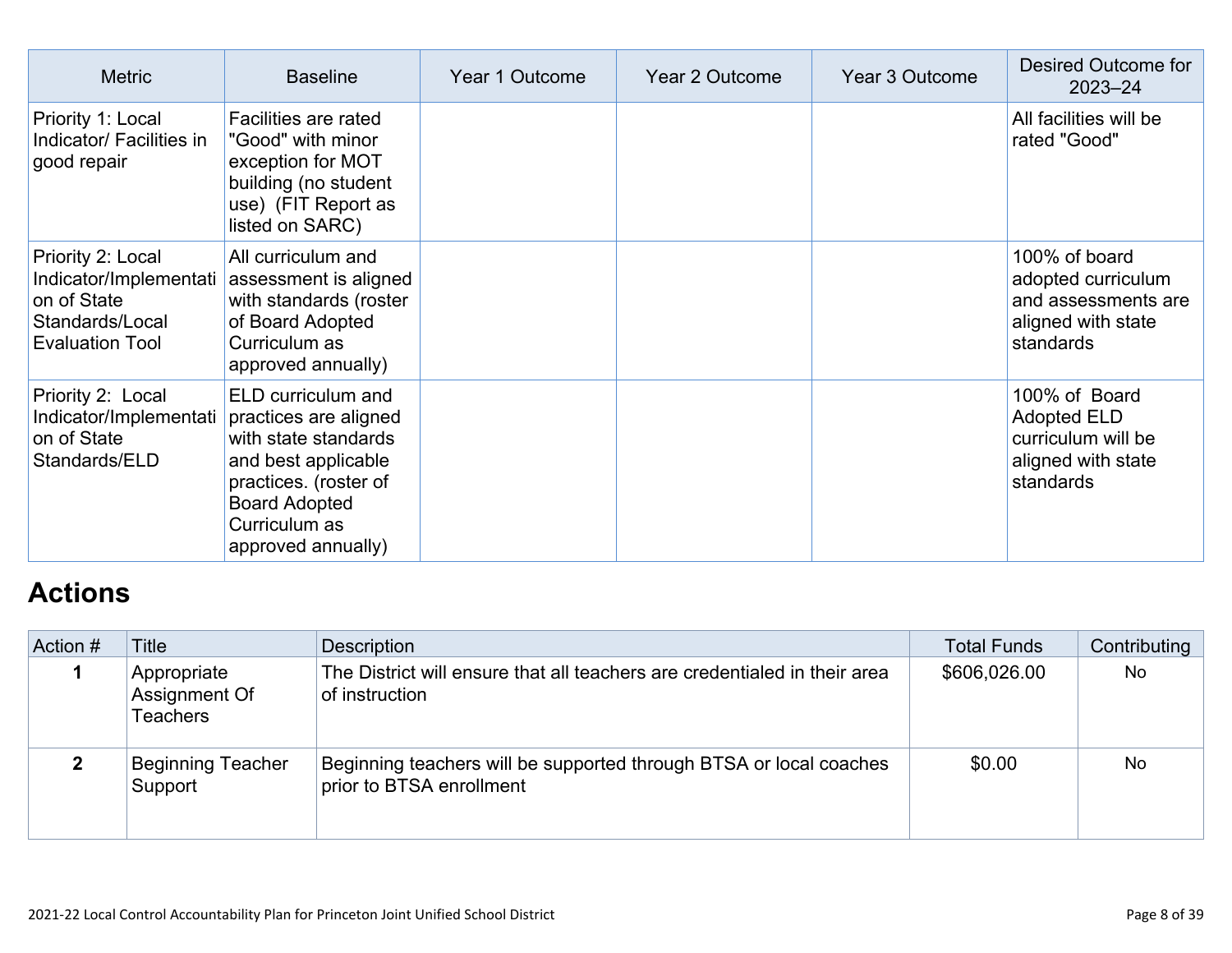| Action #       | <b>Title</b>                                                   | <b>Description</b>                                                                                                                                                                                                                                                                                                                                                                                                                      | <b>Total Funds</b> | Contributing |
|----------------|----------------------------------------------------------------|-----------------------------------------------------------------------------------------------------------------------------------------------------------------------------------------------------------------------------------------------------------------------------------------------------------------------------------------------------------------------------------------------------------------------------------------|--------------------|--------------|
| 3              | <b>Adequate Access To</b><br>Instructional<br><b>Materials</b> | The District will ensure that all students will have access to standards-<br>aligned instructional materials.                                                                                                                                                                                                                                                                                                                           |                    | No           |
| 4              | <b>Well Maintained</b><br><b>Facilities</b>                    | The District will ensure that all facilities are maintained and in good<br>repair.                                                                                                                                                                                                                                                                                                                                                      | \$335,487.00       | <b>No</b>    |
| 5              | Professional<br>Development                                    | All staff will participate in SEL and Trauma Informed Practices<br>Professional Development in our pursuit of equitable solutions for<br>unduplicated students                                                                                                                                                                                                                                                                          | \$13,005.00        | Yes          |
| $6\phantom{1}$ | <b>Technology At Home</b>                                      | The district will provide or assist families in acquiring computing<br>devices and internet access at home where the family cannot supply<br>these resources.                                                                                                                                                                                                                                                                           |                    | Yes          |
| $\overline{7}$ | Dean of Students                                               | We created a position a couple of years ago to address academic<br>planning and social emotional goals. A strong focus for this position is<br>to partner with students and families in their pursuit of college<br>admissions. This appears to be particularly valuable to the families<br>who had not had any previous college experience (first generation to<br>attend college).                                                    | \$99,859.00        | Yes          |
| 8              | <b>Additional teachers</b><br>and Information<br>Manager       | We have added staff to enhance the program. Two additional<br>teachers allows us to keep very small classes which then allows<br>teachers to know every student and customize learning for them. Our<br>Information Manager is integral in many ways. He maintains the<br>student computing devices and hotspots for homes. He also facilitates<br>a wide range of communication that would otherwise be too<br>cumbersome to continue. | \$178,916.00       | Yes          |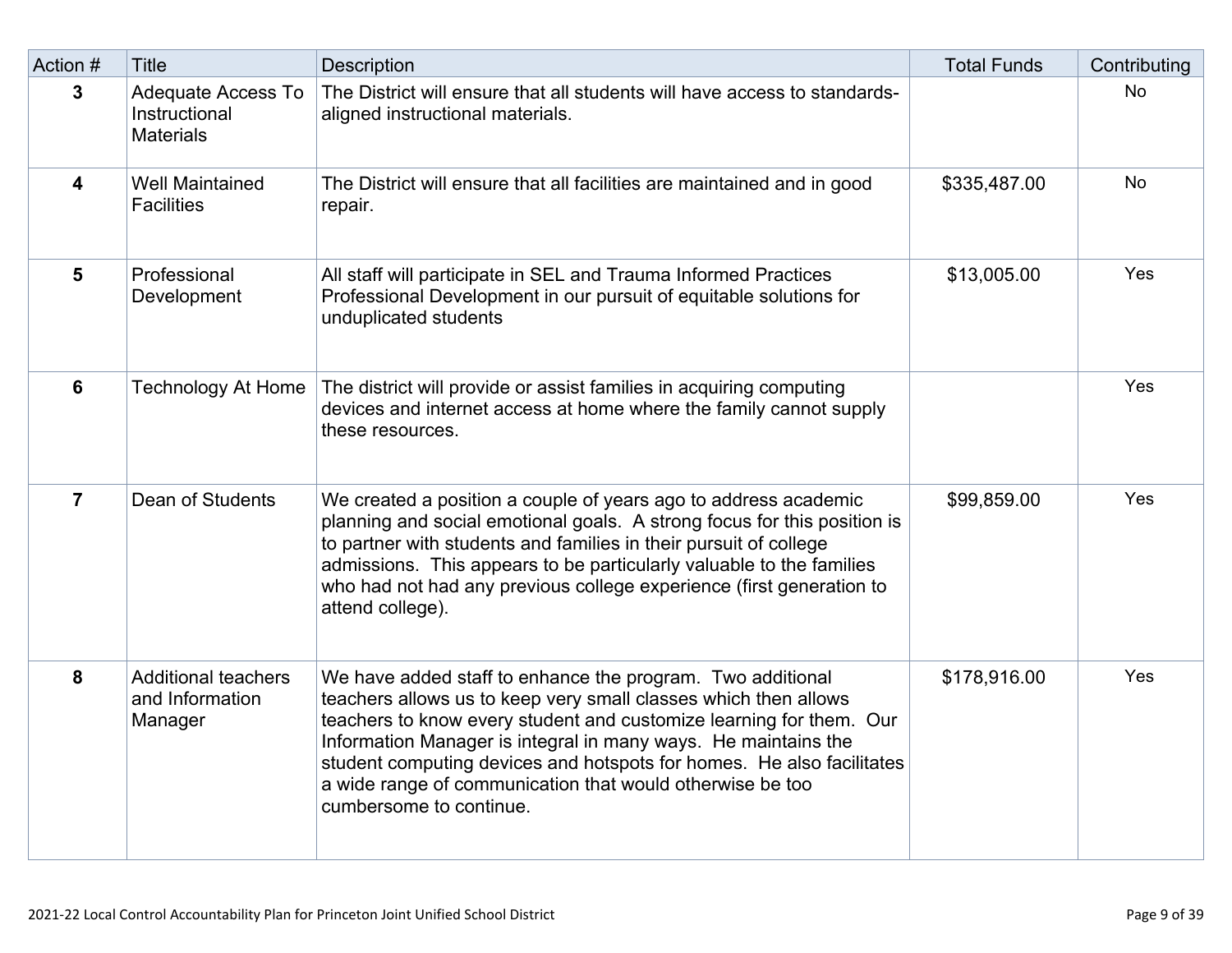## **Goal Analysis [2021-22]**

An analysis of how this goal was carried out in the previous year. A description of any substantive differences in planned actions and actual implementation of these actions.

Analysis of the 2021-22 goals will occur during the 2022-23 update cycle.

An explanation of material differences between Budgeted Expenditures and Estimated Actual Expenditures.

Analysis of the 2021-22 goals will occur during the 2022-23 update cycle.

An explanation of how effective the specific actions were in making progress toward the goal.

Analysis of the 2021-22 goals will occur during the 2022-23 update cycle.

A description of any changes made to the planned goal, metrics, desired outcomes, or actions for the coming year that resulted from reflections on prior practice.

Analysis of the 2021-22 goals will occur during the 2022-23 update cycle.

#### A report of the Estimated Actual Expenditures for last year's actions may be found in the Annual Update Expenditures Table.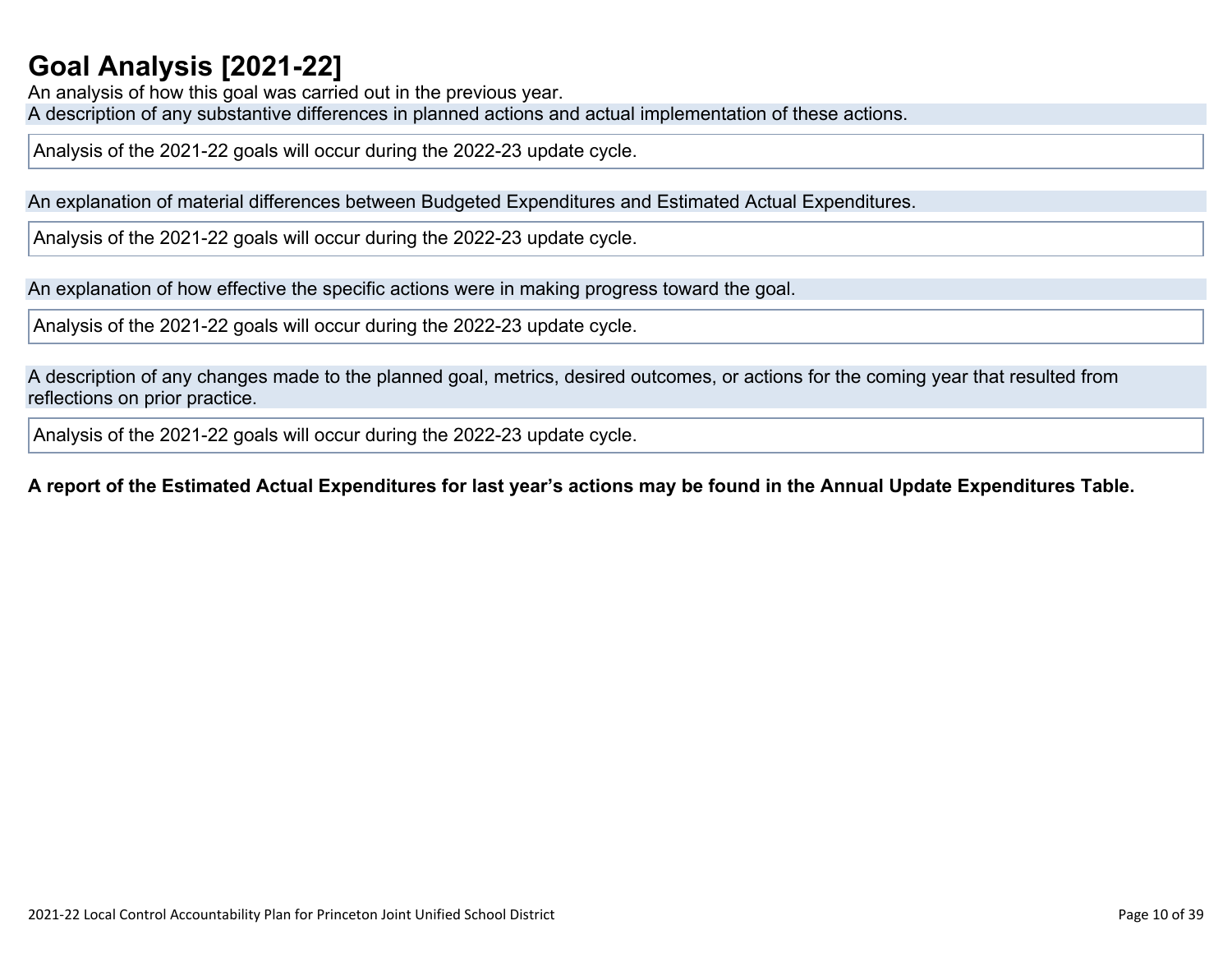# **Goals and Actions**

## **Goal**

| Goal # | <b>Description</b>                                                                                                                                                                                                                                                                   |
|--------|--------------------------------------------------------------------------------------------------------------------------------------------------------------------------------------------------------------------------------------------------------------------------------------|
|        | Pupil Outcomes: Princeton students will grow in knowledge and ability through a comprehensive course of study, which<br>they will demonstrate through a variety of measures, including standardized tests, college and career preparedness, and<br>English learner reclassification. |

An explanation of why the LEA has developed this goal.

Pupil outcomes are the reason this school exists. This goal addresses State Priorities 4, 7, & 8.

### **Measuring and Reporting Results**

| <b>Metric</b>                                                                                  | <b>Baseline</b>                    | Year 1 Outcome | Year 2 Outcome | Year 3 Outcome | <b>Desired Outcome for</b><br>$2023 - 24$ |
|------------------------------------------------------------------------------------------------|------------------------------------|----------------|----------------|----------------|-------------------------------------------|
| Priority 4: State<br>Indicator/Academic<br>Indicator/Grades 3-8<br><b>ELA SBAC results</b>     | 32% met exceeded<br>standard       |                |                |                | 70% of students meet<br>or exceed         |
| Priority 4: State<br>Indicator/Academic<br>Indicator/Grades 3-8<br>mathematics SBAC<br>results | 15.63% met or<br>exceeded standard |                |                |                | 70% of students meet<br>or exceed         |
| Priority 4: State<br>Indicator/Academic<br>Indicator/English<br>Language Progress<br>Indicator | 52% made progress                  |                |                |                | 90% make progress                         |
| Priority 4: State<br>Indicator/Academic<br>Indicator/Reclassificati<br>on rates                | 9.68% reclassified                 |                |                |                | 15% reclassified                          |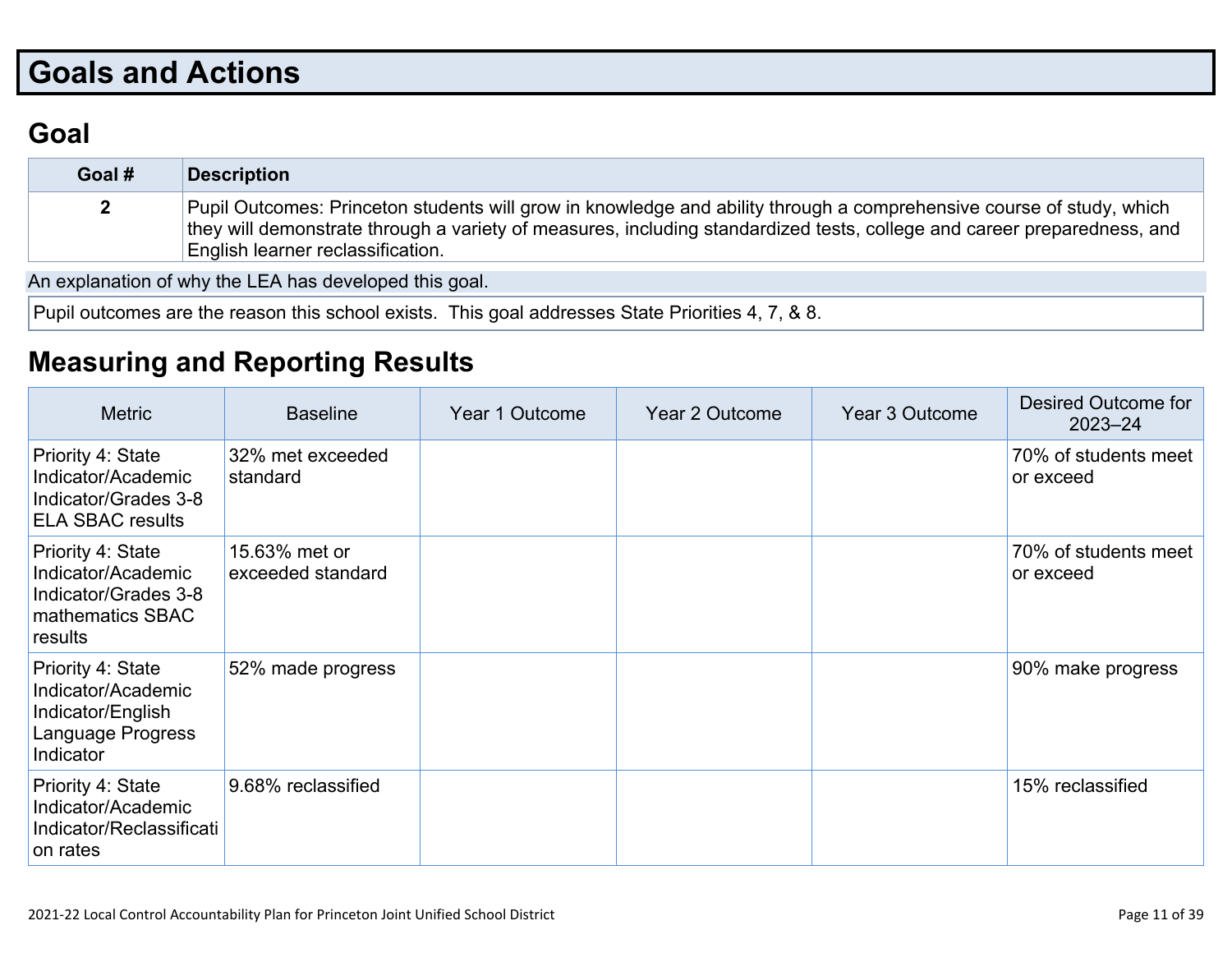| <b>Metric</b>                                                                                              | <b>Baseline</b>                                                                | Year 1 Outcome | Year 2 Outcome | Year 3 Outcome | Desired Outcome for<br>2023-24                                         |
|------------------------------------------------------------------------------------------------------------|--------------------------------------------------------------------------------|----------------|----------------|----------------|------------------------------------------------------------------------|
| Priority 4: State<br>Indicator/College and<br>Career Indicator/AP<br>pass rate                             | NA - no AP exams<br>attempted                                                  |                |                |                | Offer at least one AP<br>option                                        |
| Priority 4: State<br>Indicator/College and<br>Career Indicator/EAP-<br>11th Grade SBAC<br>results          | 26.67% met or<br>exceeded                                                      |                |                |                | 50% meet or exceed                                                     |
| Priority 4: State<br>Indicator/College and<br>Career Indicator/Dual<br>enrollment completion<br>rate       | NA - no dual<br>enrollment available at<br>this time                           |                |                |                | Have students<br>enrolled in at least<br>one Dual enrollment<br>course |
| Priority 4: College and<br>Career Ready/A-G<br>course completion                                           | 50% of students were<br>eligible for UC/CSU<br>admission                       |                |                |                | 75% of students<br>eligible for UC/CSU                                 |
| Priority 7: State<br>Indicator/College/<br>Career Indicator (HS<br>only)                                   | 35.71% completed a<br>CTE pathway                                              |                |                |                | 50% Complete a CTE<br>Pathway                                          |
| Priority 7: Local<br>Metric/A broad course<br>of study                                                     | Met, Broad course of<br>study available to<br>100% of students                 |                |                |                | Available to 100%                                                      |
| Priority 7: Local<br>Metric/Programs/servi<br>ces developed and<br>provided to<br>unduplicated pupils      | Met, 99% of<br>unduplicated students<br>enrolled in a broad<br>course of study |                |                |                | 100% enrolled in                                                       |
| Priority 7: Local<br>Metric/Programs/servi<br>ces developed and<br>provided to individuals course of study | Met, 99% of Special<br><b>Needs students</b><br>enrolled in a broad            |                |                |                | 100% enrolled in                                                       |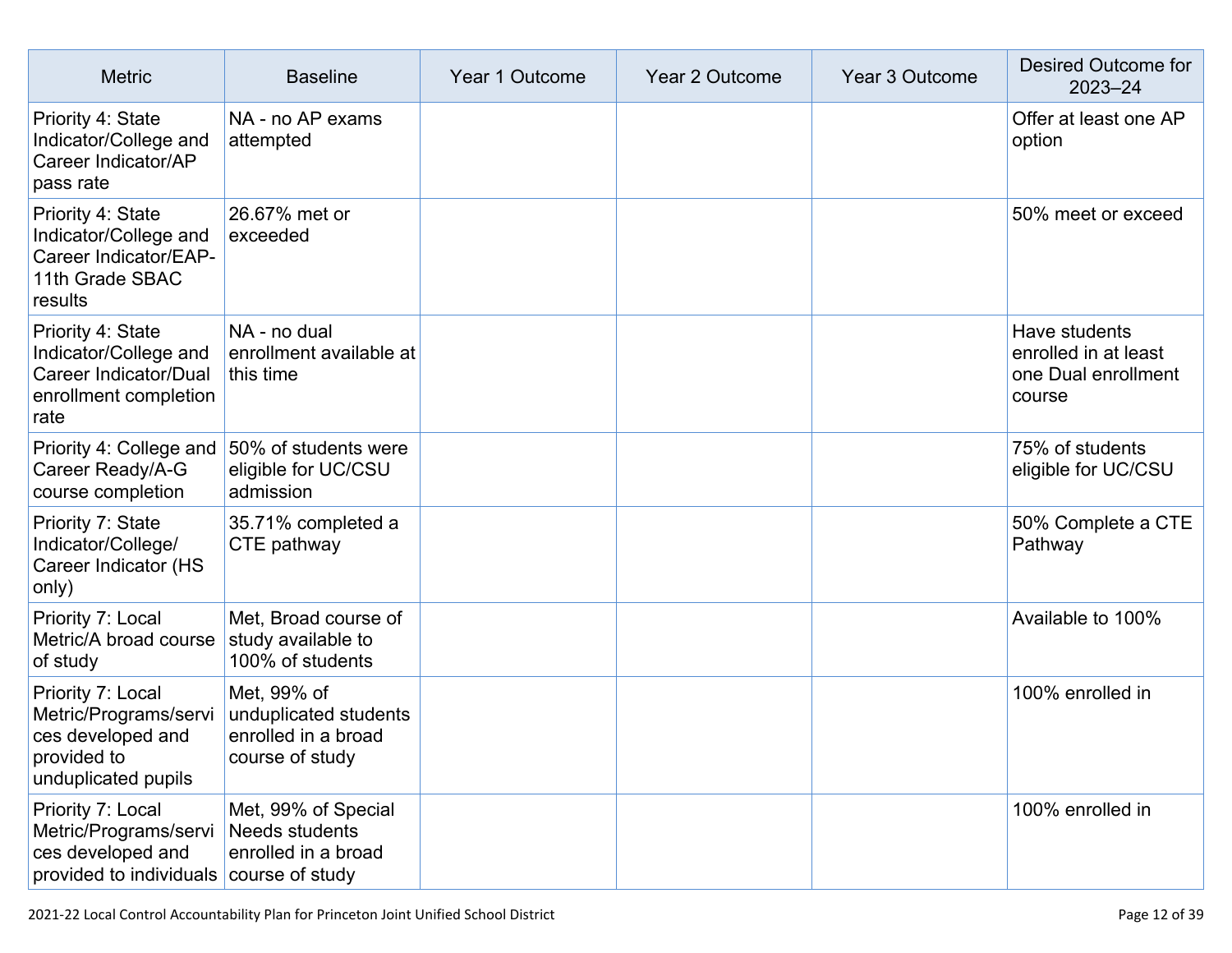| <b>Metric</b>                                                                | <b>Baseline</b>           | Year 1 Outcome | Year 2 Outcome | Year 3 Outcome | Desired Outcome for<br>$2023 - 24$ |
|------------------------------------------------------------------------------|---------------------------|----------------|----------------|----------------|------------------------------------|
| with exceptional<br>needs                                                    |                           |                |                |                |                                    |
| <b>Priority 8: State</b><br>Indicator/College/Care<br>er Indicator (HS only) | $ 42.86\%$ college/career |                |                |                | 50% College/Career                 |

## **Actions**

| Action #     | Title                                                                        | Description                                                                                                                                                                      | <b>Total Funds</b> | Contributing |
|--------------|------------------------------------------------------------------------------|----------------------------------------------------------------------------------------------------------------------------------------------------------------------------------|--------------------|--------------|
| 1            | Local Benchmark Or<br>Interim Assessments                                    | The district will acquire benchmark assessments or regularly utilize<br>SBAC interim assessments and analyze data to inform teaching and<br>learning                             | \$0.00             | Yes          |
| $\mathbf{2}$ | Bi-Monthly<br><b>Classroom Staff</b><br>Collaboration                        | All teachers will collaborate through bi-monthly late start meetings.                                                                                                            | \$11,840.00        | Yes          |
| $\mathbf{3}$ | Continued<br>Participation in<br>Regional Career /<br>Pathway<br>Consortiums | We will continue to work with GCOE and participate in regional career<br>awareness opportunities and CTE Pathway consortiums.                                                    | \$14,813.00        | No.          |
| 4            | <b>ELD Aide</b>                                                              | Maintain categorically funded ELD aide at Princeton Elementary<br>School                                                                                                         | \$53,879.00        | <b>Yes</b>   |
| 5            | <b>Afterschool Tutoring</b>                                                  | We will reinstate the after school tutoring program to assist students<br>who have limited assistance at home                                                                    | \$26,388.00        | <b>Yes</b>   |
| 6            | Increase SOAR Staff                                                          | We will add two hours per day allowing for three staff members for the<br>beginning of the daily program. This program prioritizes enrollment<br>based on socio-economic status. | \$7,500.00         | Yes          |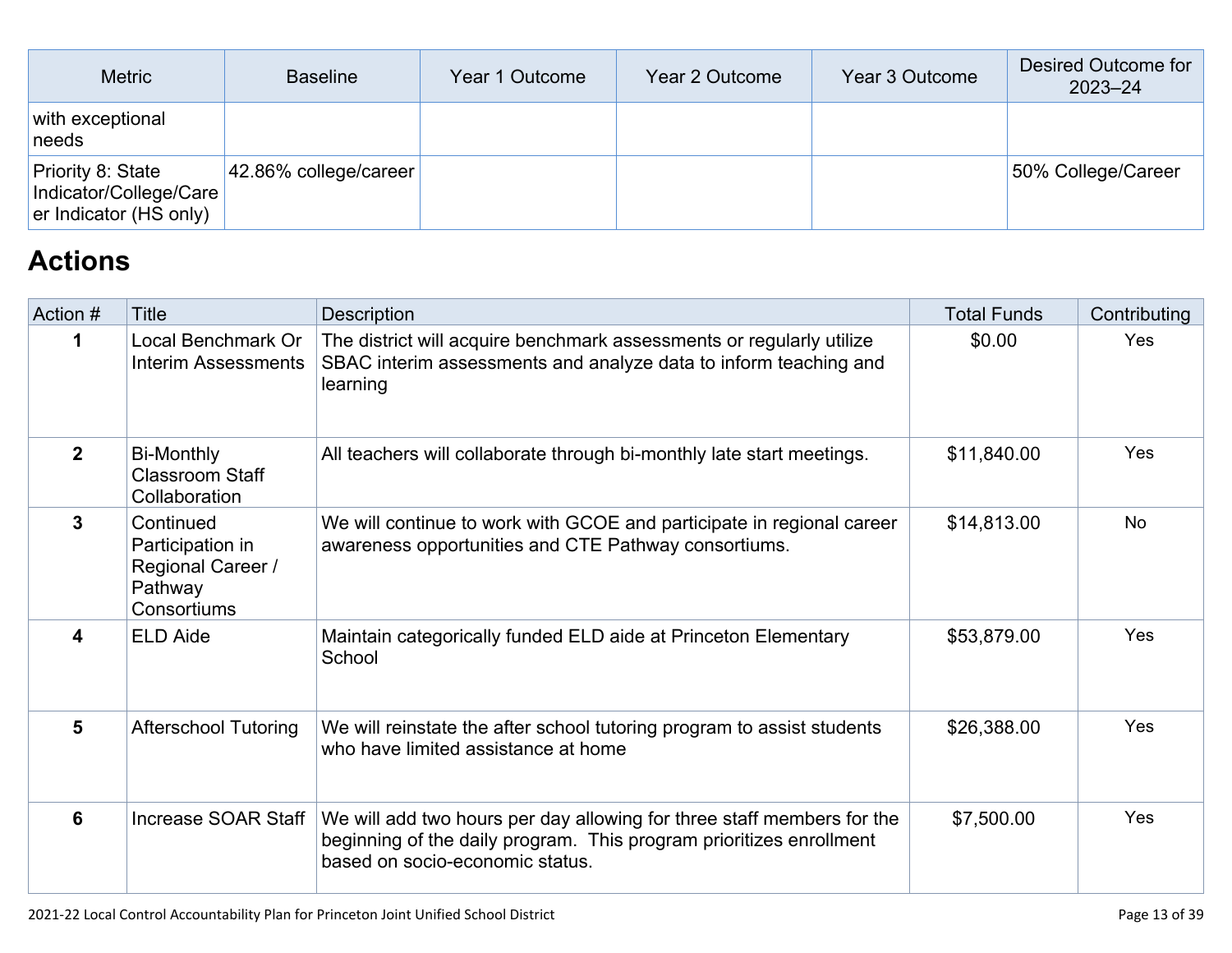| Action # | Title                    | Description                                                                                                                                                                          | <b>Total Funds</b> | Contributing |
|----------|--------------------------|--------------------------------------------------------------------------------------------------------------------------------------------------------------------------------------|--------------------|--------------|
|          |                          |                                                                                                                                                                                      |                    |              |
|          | Self-Paced<br>Curriculum | We will continiue to build our library of independent study, self-paced<br>curriculum to provide opportunity for students to recover credits or<br>learn outside the master schedule |                    | No           |

### **Goal Analysis [2021-22]**

An analysis of how this goal was carried out in the previous year.

A description of any substantive differences in planned actions and actual implementation of these actions.

Analysis of the 2021-22 goals will occur during the 2022-23 update cycle.

An explanation of material differences between Budgeted Expenditures and Estimated Actual Expenditures.

Analysis of the 2021-22 goals will occur during the 2022-23 update cycle.

An explanation of how effective the specific actions were in making progress toward the goal.

Analysis of the 2021-22 goals will occur during the 2022-23 update cycle.

A description of any changes made to the planned goal, metrics, desired outcomes, or actions for the coming year that resulted from reflections on prior practice.

Analysis of the 2021-22 goals will occur during the 2022-23 update cycle.

#### A report of the Estimated Actual Expenditures for last year's actions may be found in the Annual Update Expenditures Table.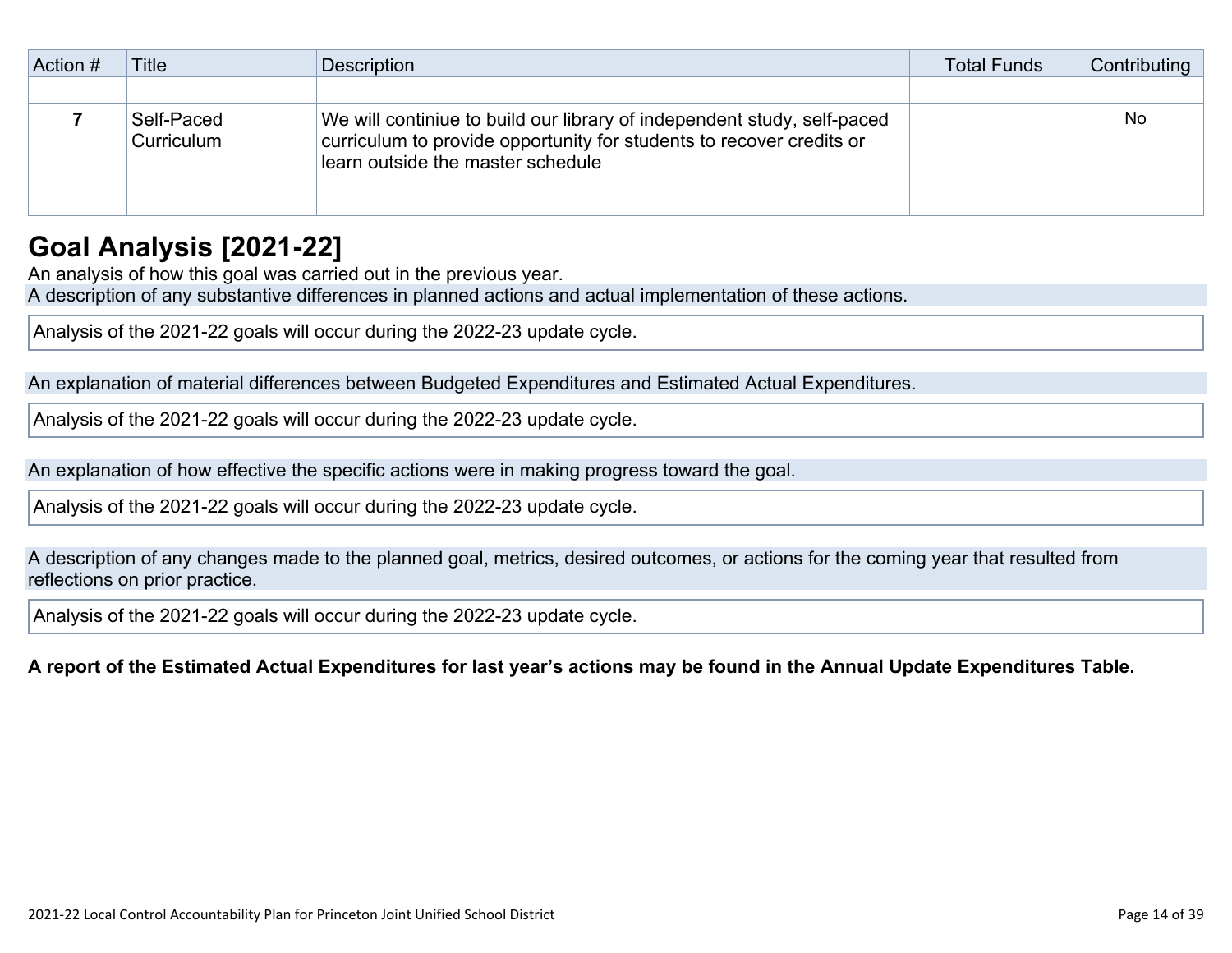# **Goals and Actions**

## **Goal**

| Goal #      | <b>Description</b>                                                                                                                                                                                                                                                                                                                                      |
|-------------|---------------------------------------------------------------------------------------------------------------------------------------------------------------------------------------------------------------------------------------------------------------------------------------------------------------------------------------------------------|
| $3^{\circ}$ | Engagement: Princeton schools will foster a climate of engagement, involvement and connectedness that will be<br>demonstrated in strong attendance and graduation rates, low suspension and expulsion rates, and a strong sense of<br>safety. Parents and other stakeholders will be actively engaged in district and school decision-making processes. |

An explanation of why the LEA has developed this goal.

Someone once pointed our that "you can lead a horse to water but you cannot make it drink." Goal #1

## **Measuring and Reporting Results**

| <b>Metric</b>                                                                                           | <b>Baseline</b>                                                                     | Year 1 Outcome | Year 2 Outcome | Year 3 Outcome | Desired Outcome for<br>$2023 - 24$                                                                                                                      |
|---------------------------------------------------------------------------------------------------------|-------------------------------------------------------------------------------------|----------------|----------------|----------------|---------------------------------------------------------------------------------------------------------------------------------------------------------|
| Priority 3: Local<br>Indicator/Parent<br>Involvement/Local<br><b>Evaluation Tool</b>                    | 65% of<br>parents/guardians are<br>involved in education<br>(Estimate at this time) |                |                |                | 85% of all<br>parents/guardians<br>actively involved in<br>school. Outcomes will<br>be based on data as<br>tracked by counseling<br>dept in the future. |
| Priority 5: State<br>Indicator/Student<br>Engagement/Chronic<br>absenteeism rates                       | 13.55% of students<br>are chronically absent                                        |                |                |                | Less than 7% of<br>students will be<br>chronically absent                                                                                               |
| Priority 5: State<br>Indicator/Student<br>Engagement/High<br><b>School Graduation</b><br>Rate Indicator | 100% of cohort<br>graduated                                                         |                |                |                | 100% of cohort<br>graduate                                                                                                                              |
| Priority 5: Local<br>Metric/Middle school<br>dropout rate                                               | 0% drop out rate                                                                    |                |                |                | 0% drop out rate                                                                                                                                        |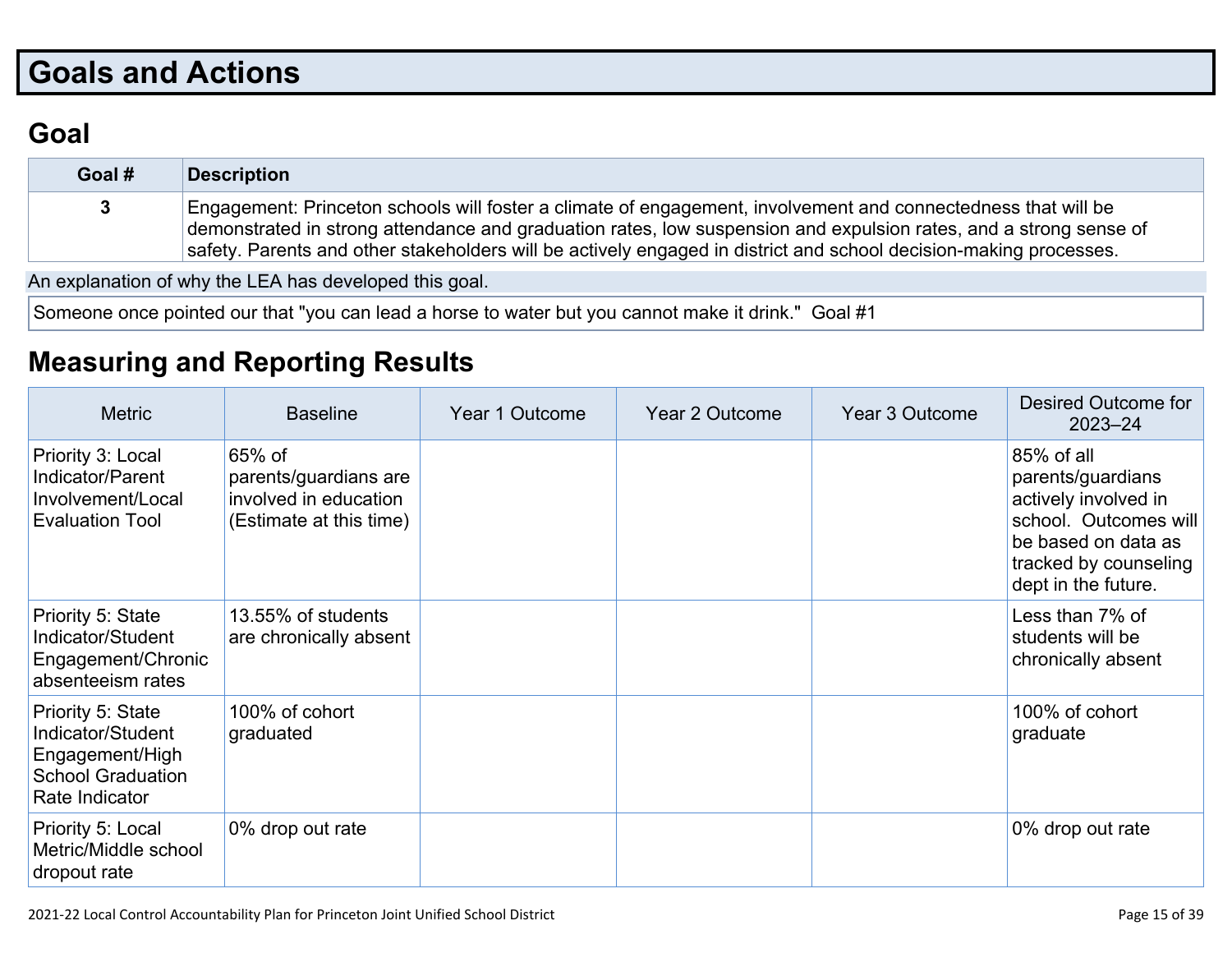| <b>Metric</b>                                                                 | <b>Baseline</b>                                                                                                                                                                                                       | Year 1 Outcome | Year 2 Outcome | Year 3 Outcome | Desired Outcome for<br>$2023 - 24$     |
|-------------------------------------------------------------------------------|-----------------------------------------------------------------------------------------------------------------------------------------------------------------------------------------------------------------------|----------------|----------------|----------------|----------------------------------------|
| Priority 5: Local<br>Metric/Student<br>Engagement/High<br>school dropout rate | 0% drop out rate                                                                                                                                                                                                      |                |                |                | 0% drop out rate                       |
| Priority 5: Local<br>Metric/Student<br>Engagement/School<br>attendance rates  | 96.22% avg ADA                                                                                                                                                                                                        |                |                |                | 98% Avg. ADA                           |
| Priority 6: State<br>Indicator/Student<br><b>Suspension Indicator</b>         | 5%                                                                                                                                                                                                                    |                |                |                | Less than 5%                           |
| Priority 6: Local<br>Indicator/Local tool for<br>school climate               | Favorable Results on<br><b>CHKS</b><br>100% - School is safe<br>88% - Adults really<br>care about students<br>88% - has high<br>expectations for<br>students<br>77% -supportive and<br>inviting place for<br>students |                |                |                | Continued favorable<br>results on CHKS |
| Priority 6: Local<br>Metric/Expulsion rate                                    | 0% Expulsion                                                                                                                                                                                                          |                |                |                | 0% Expulsion                           |

## **Actions**

| Action # | <b>Title</b>                         | <b>Description</b>                                                        | <b>Total Funds</b> | Contributing |
|----------|--------------------------------------|---------------------------------------------------------------------------|--------------------|--------------|
|          | District Website and<br>Social Media | Continue improvement and utilization of school website. & social<br>media |                    | No           |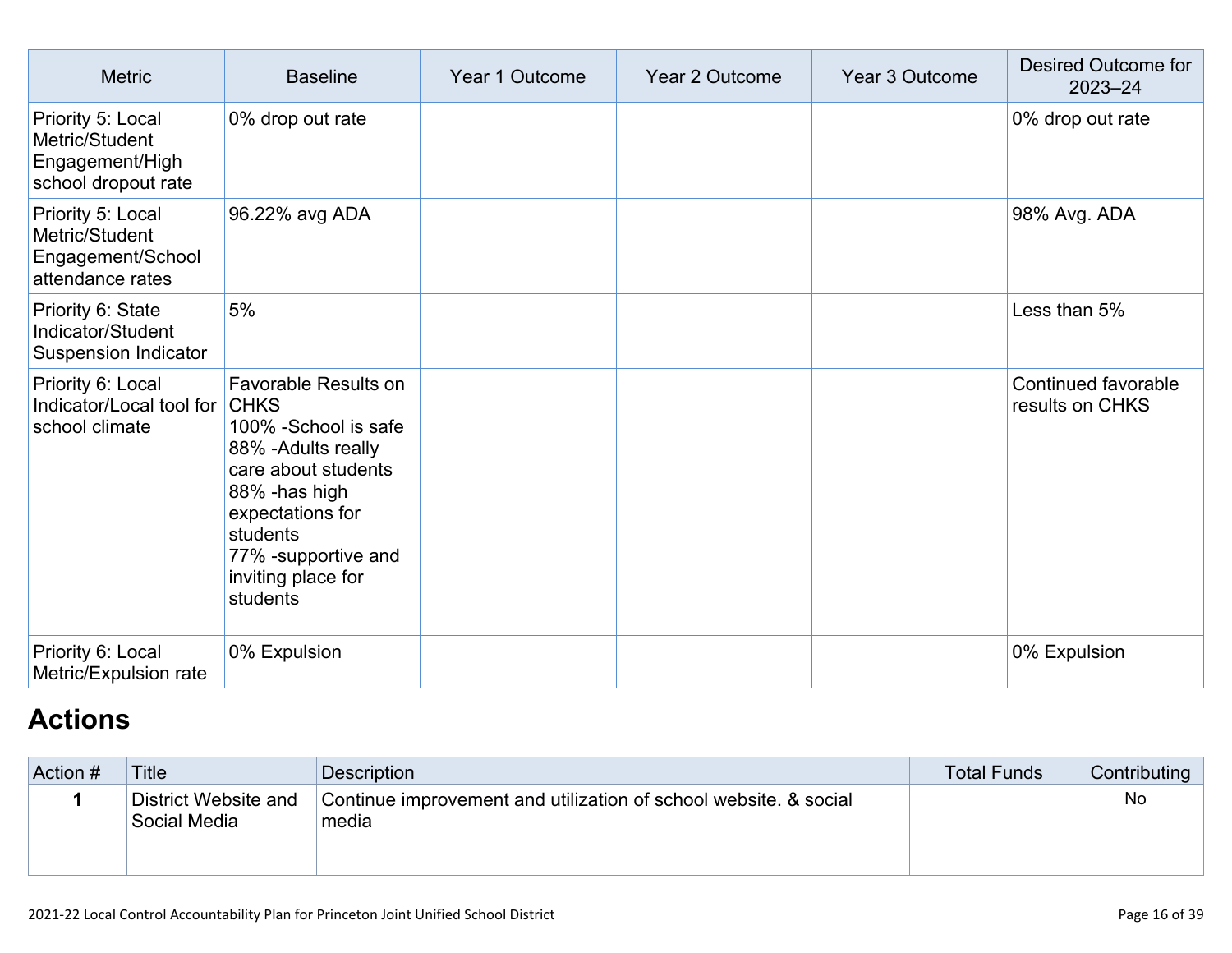| Action #       | <b>Title</b>                                                  | Description                                                                                                                                 | <b>Total Funds</b> | Contributing |
|----------------|---------------------------------------------------------------|---------------------------------------------------------------------------------------------------------------------------------------------|--------------------|--------------|
| $\mathbf{2}$   | Continue and<br>Increase Widespread<br>Use Of Remind          | Remind allows for communication with smaller subsets of our students<br>and families. We intend to continue improving our use of this tool. |                    | No           |
| 3              | Encourage High<br><b>Attendance Rates</b>                     | Continue use of attendance prizes (sponsored by Horace Mann /<br>Golden Apple and the Princeton Community Eagles).                          |                    | <b>No</b>    |
| 4              | <b>Continue Utilizing</b><br><b>Parent/Family Nights</b>      | Continue existing Back to School, Open House and other parent<br>nights. We also plan to add parent nights for more specific groups         |                    | <b>No</b>    |
| 5              | <b>Promote School Site</b><br>Council                         | Promote School Site Council participation.                                                                                                  |                    | <b>No</b>    |
| 6              | <b>Annually Update</b><br>School Safety Plan                  | Continue annual update of School Safety Plan                                                                                                |                    | No           |
| $\overline{7}$ | <b>SARB Participation</b>                                     | Participate in Glenn County Office of Education School Attendance<br>Review Board (SARB).                                                   |                    | No           |
| 8              | <b>Survey Families To</b><br><b>Monitor School</b><br>Climate | Administer California Healthy Kids Survey and other data collection<br>methods (school climate data)                                        |                    | No           |
| 9              | <b>Princeton Landing</b><br>School                            | We have reopened a continuation school to make graduation more<br>attainable for certain students                                           |                    | Yes          |
| 10             | <b>Phone Caller</b>                                           | Personal and individual contact with families regarding absences or<br>lack of school success                                               |                    | <b>No</b>    |
| 11             | <b>Volunteer Database</b>                                     | Set up an online system for volunteers to register and accept tasks for<br>school events and needs                                          |                    | <b>No</b>    |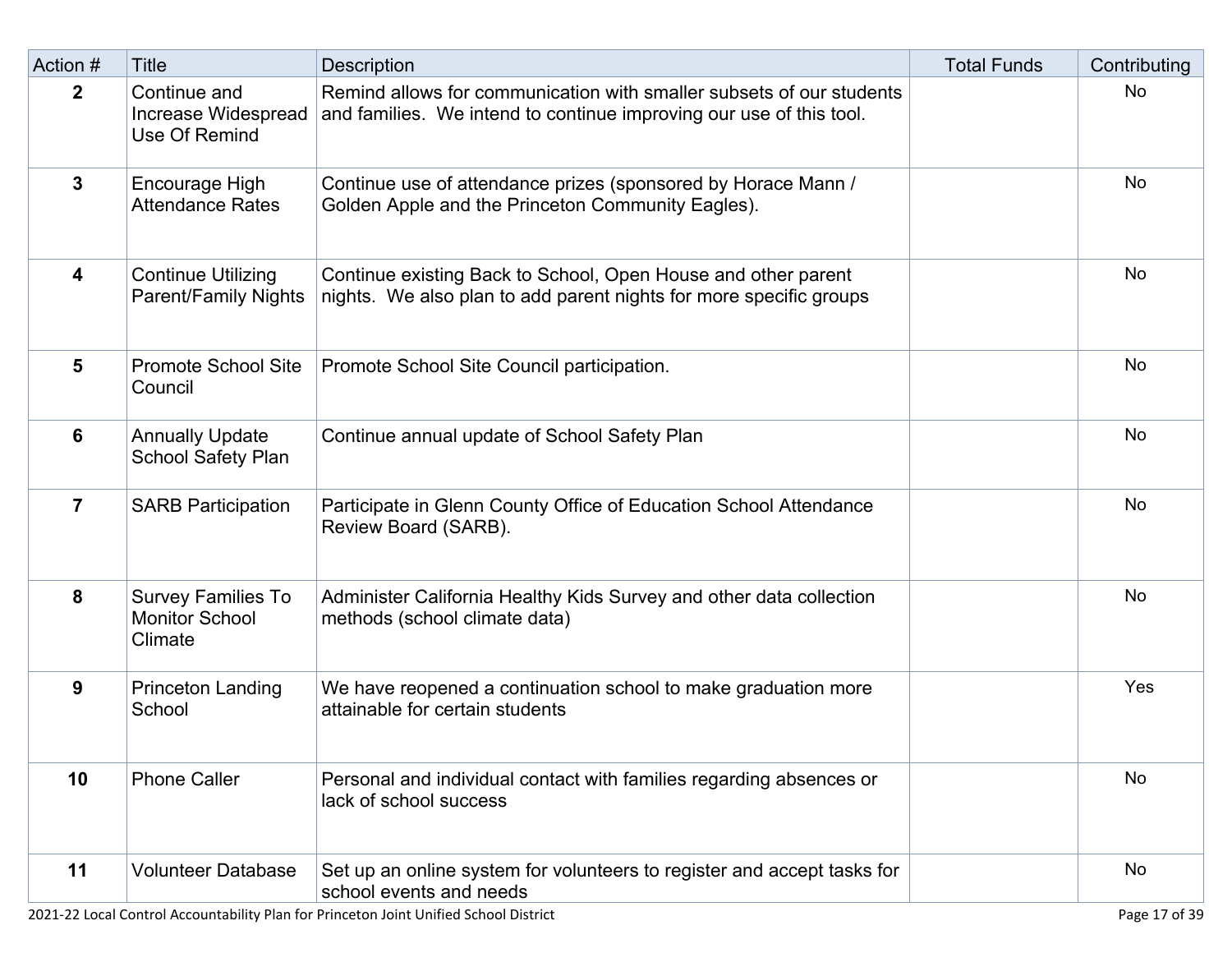| Action # | Title | Description | <b>Total Funds</b> | Contributing |
|----------|-------|-------------|--------------------|--------------|
|          |       |             |                    |              |
|          |       |             |                    |              |

### **Goal Analysis [2021-22]**

An analysis of how this goal was carried out in the previous year.

A description of any substantive differences in planned actions and actual implementation of these actions.

Analysis of the 2021-22 goals will occur during the 2022-23 update cycle.

An explanation of material differences between Budgeted Expenditures and Estimated Actual Expenditures.

Analysis of the 2021-22 goals will occur during the 2022-23 update cycle.

An explanation of how effective the specific actions were in making progress toward the goal.

Analysis of the 2021-22 goals will occur during the 2022-23 update cycle.

A description of any changes made to the planned goal, metrics, desired outcomes, or actions for the coming year that resulted from reflections on prior practice.

Analysis of the 2021-22 goals will occur during the 2022-23 update cycle.

A report of the Estimated Actual Expenditures for last year's actions may be found in the Annual Update Expenditures Table.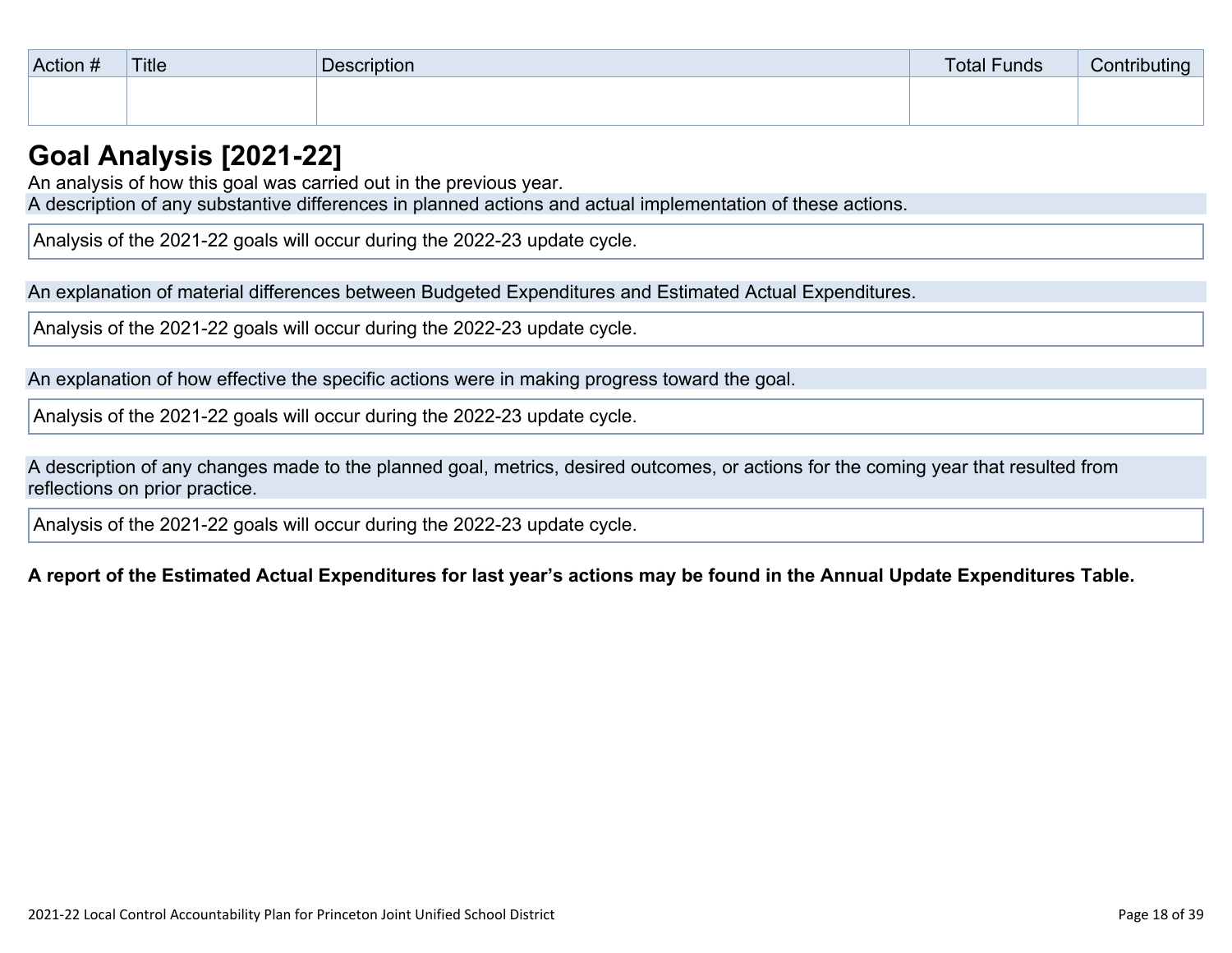## **Increased or Improved Services for Foster Youth, English Learners, and Low-Income Students [2021-22]**

|        | Tercentage to Increase or Improve Services Increased Apportionment based on the Enrollment of Foster Youth, English Learners, and Lux. |
|--------|----------------------------------------------------------------------------------------------------------------------------------------|
| 16.59% | 289,783                                                                                                                                |

The Budgeted Expenditures for Actions identified as Contributing may be found in the Increased or Improved Services Expenditures **Table.**

### **Required Descriptions**

For each action being provided to an entire school, or across the entire school district or county office of education (COE), an explanation of (1) how the needs of foster youth, English learners, and low-income students were considered first, and (2) how these actions are effective in meeting the goals for these students.

Goal 1, Action 5: Evaluation of our unduplicated students indicates a higher exposure to trauma and less resources are available to utilized to counteract the trauma. We are focusing our professional development on Trauma Informed Practices and SEL. We anticipate that a more well informed staff will create a place where more students can be comfortable enough in the setting to learn. This will generate an increase in student achievement and a decrease in attendance issues.

Goal 1, Action 6: During COVID it became aware that our unduplicated students were far less likely to have internet or devices at home. This action item will provide devices and direct personnel to assist families in the process of acquiring internet in their homes. There are many programs available, most families are not aware of them.

Goal 1, Action 7: We have found that most first generation college applicants were not prepared for college or did not have the guidance to apply to college or for financial aid. The Dean of Students meets with families and helps them as they work toward college readiness, application process and funding issues. We have seen an increase in both college acceptance. Surveys showed that the student impression was that the school staff only expected them to attend community college. This has changed with the addition of the Dean of Students. It is now common for students to feel as though they can attend and succeed at a university.

Goal 1, Action 8: It is common knowledge that small class sizes are beneficial to all students and particularly for those that are struggling to access the curriculum. Small class sizes are best for ELD students, students struggling with trauma, students who lack support at home and so on. The information manager is integral to the home technology piece already discussed and facilitates a great deal of communication with families. We expect these positions to increase school achievement and participation in academic and extracurricular activities.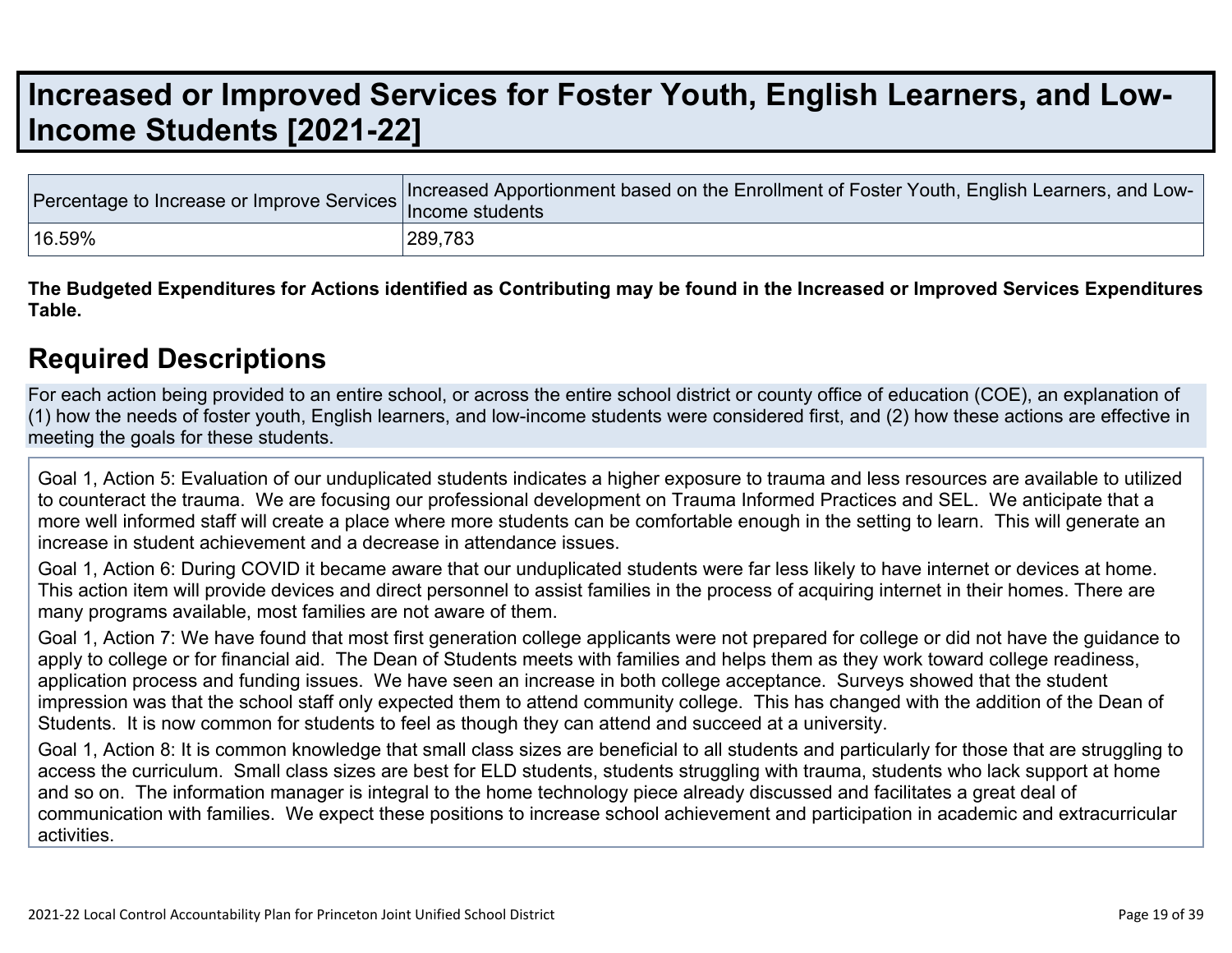Goal 2, Action 1: A higher percentage of unduplicated students did not meet or exceed the standard in ELA and Math. We are pursuing benchmark assessments to help inform teaching. We also expect that this might help students take some ownership of their own test performance. This will lead to an increase in academic achievement.

Goal 2, Action 2: Classroom staff is frequently perplexed by the unexpected behaviors that can manifest from an emotionally stressed student. Trauma increases the frequency of these manifestations. Collaboration time will allow teachers to continue the learning that will be sparked in professional development.

Goal 2, Action 4: ELD students have a hard time accessing the curriculum. The ELD aid is available to assist these students, provide translation services and generally make school more accessible to these students and their families.

Goal 2, Action 5: Many of our unduplicated students have little academic support at home. This is the impetus for our afterschool tutoring program. This will provide an opportunity for students to receive assistance and motivation from school staff.

Goal 2, Action 6: This is similar to Action #5. Our lower Socio-Economic families rely on the school for supervision as well as a place for learning. The SOAR program provides afterschool supervision, snacks, homework time and enrichment that is vital for these families. This program leads to increased attendance, school participation and overall access to the school programs.

Goal 3, Action 9: An analysis of students leaving the school over the past few years shows that all students leaving for credit reasons were unduplicated. This new school will allow us to provide a more tailored experience for these students with more attainable graduation requirements while continuing to provide transportation and meals while exceeding the state standards.

A description of how services for foster youth, English learners, and low-income students are being increased or improved by the percentage required.

We have exceeded the percentage required both in terms of monetary value and actual work performed within the district. The LCAP budget process addresses the monetary value of effort spent on improving the program for English Learners, students with low social-economic status and foster youth. In these terms (dollars), the budget and correlating overview clearly show an allocation of and use of funds that are used for actions previously listed and primarily directed toward these students and their families.

However, there are many other things happening that are not monetized in this report. Some of these items are listed but do not have any attached expenses. These actions do have costs associated but the costs may be paid with other funding sources or the costs may be incidental. There are other actions taken everyday such as making sure we have sufficient bi-lingual staff to assist students and families. These efforts are embedded systemically and therefore the cost can be difficult to extract.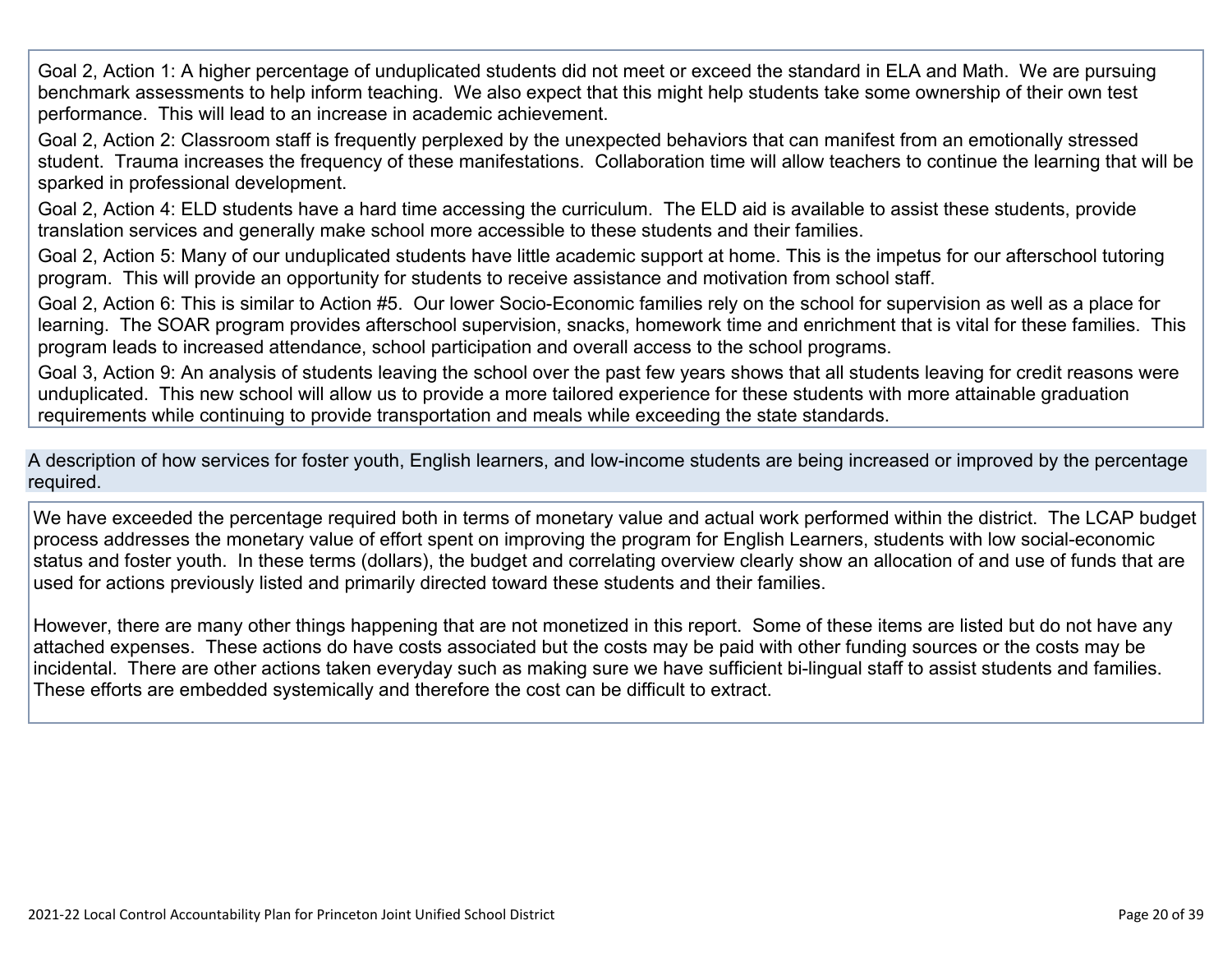#### **Total Expenditures Table**

| <b>LCFF Funds</b> | <b>Other State Funds</b> | <b>Local Funds</b> |                        | <b>Federal Funds</b> | <b>Total Funds</b>         |                |
|-------------------|--------------------------|--------------------|------------------------|----------------------|----------------------------|----------------|
| \$1,216,371.00    | \$76,347.00              |                    |                        | \$54,995.00          |                            | \$1,347,713.00 |
|                   |                          |                    |                        |                      |                            |                |
|                   |                          | <b>Totals:</b>     | <b>Total Personnel</b> |                      | <b>Total Non-personnel</b> |                |
|                   |                          | Totals:            |                        | \$1,280,008.00       | \$67,705.00                |                |

| Goal           | <b>Action#</b>          | <b>Student Group(s)</b>                                      | <b>Title</b>                                                           | <b>LCFF Funds</b> | Other State Funds | <b>Local Funds</b> | <b>Federal Funds</b> | <b>Total Funds</b> |
|----------------|-------------------------|--------------------------------------------------------------|------------------------------------------------------------------------|-------------------|-------------------|--------------------|----------------------|--------------------|
| 1              | 1                       | All                                                          | Appropriate Assignment Of<br><b>Teachers</b>                           | \$606,026.00      |                   |                    |                      | \$606,026.00       |
| $\mathbf 1$    | $\overline{2}$          | All                                                          | <b>Beginning Teacher Support</b>                                       |                   |                   |                    |                      | \$0.00             |
| $\mathbf 1$    | $\overline{\mathbf{3}}$ | All                                                          | Adequate Access To Instructional<br><b>Materials</b>                   |                   |                   |                    |                      |                    |
| $\mathbf 1$    | $\overline{\mathbf{4}}$ | All                                                          | <b>Well Maintained Facilities</b>                                      | \$294,065.00      | \$41,422.00       |                    |                      | \$335,487.00       |
| 1              | 5                       | <b>English Learners</b><br><b>Foster Youth</b><br>Low Income | <b>Professional Development</b>                                        | \$13,005.00       |                   |                    |                      | \$13,005.00        |
| 1              | $6\phantom{1}$          | Low Income                                                   | <b>Technology At Home</b>                                              |                   |                   |                    |                      |                    |
| 1              | $\overline{7}$          | <b>English Learners</b><br><b>Foster Youth</b><br>Low Income | Dean of Students                                                       | \$99,859.00       |                   |                    |                      | \$99,859.00        |
| $\mathbf 1$    | 8                       | <b>English Learners</b><br><b>Foster Youth</b><br>Low Income | Additional teachers and<br><b>Information Manager</b>                  | \$178,916.00      |                   |                    |                      | \$178,916.00       |
| 2 <sup>1</sup> | 1                       | <b>English Learners</b><br><b>Foster Youth</b><br>Low Income | Local Benchmark Or Interim<br>Assessments                              |                   |                   |                    |                      | \$0.00             |
| $\mathbf{2}$   | $\overline{2}$          | <b>English Learners</b><br><b>Foster Youth</b><br>Low Income | <b>Bi-Monthly Classroom Staff</b><br>Collaboration                     | \$9,687.00        | \$1,037.00        |                    | \$1,116.00           | \$11,840.00        |
| $\overline{2}$ | $\mathbf{3}$            | All                                                          | Continued Participation in<br>Regional Career / Pathway<br>Consortiums | \$14,813.00       |                   |                    |                      | \$14,813.00        |

2021-22 Local Control Accountability Plan for Princeton Joint Unified School District Page 21 of 39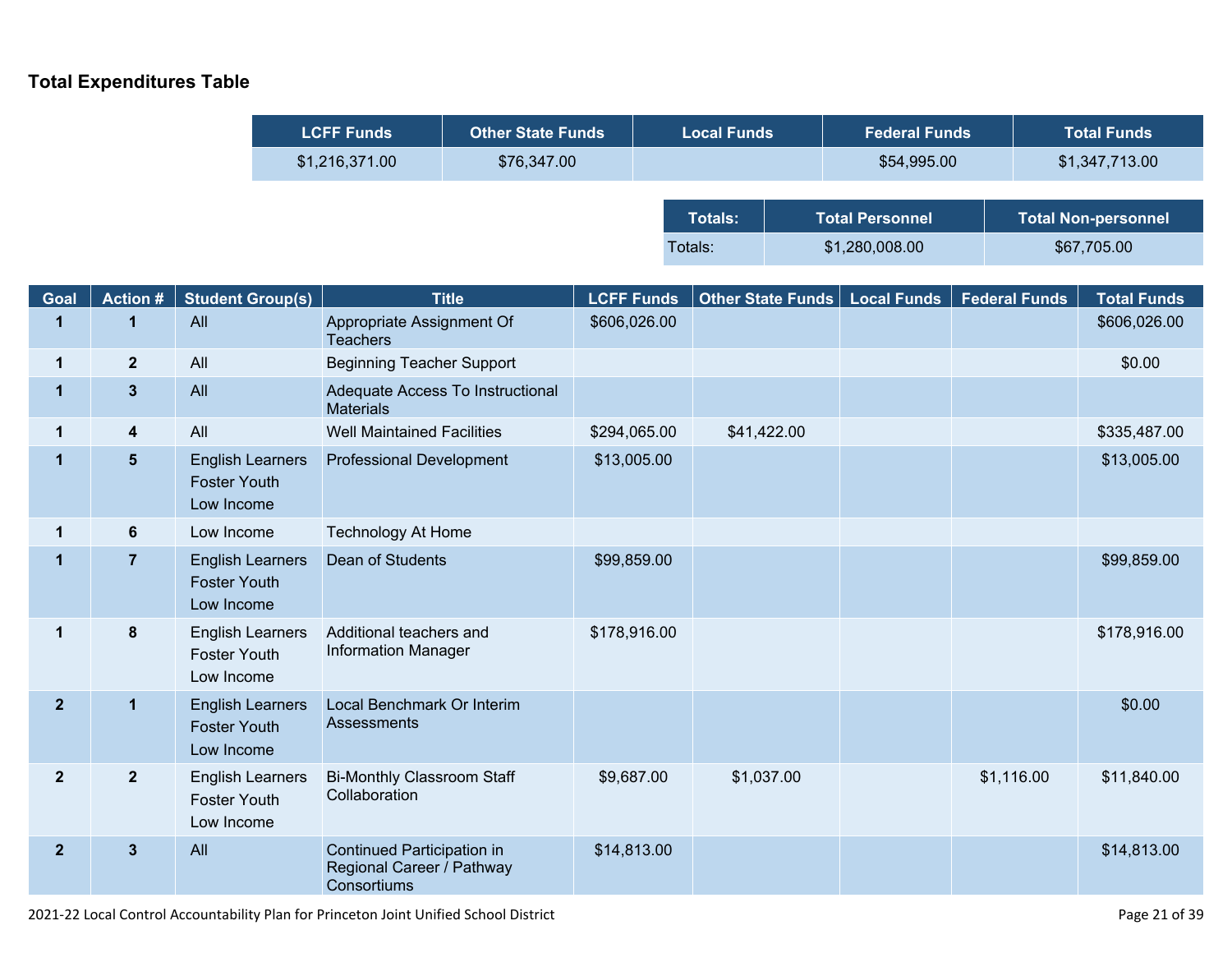| Goal           | <b>Action #</b> | <b>Student Group(s)</b>                                      | <b>Title</b>                                             | <b>LCFF Funds</b> | Other State Funds | <b>Local Funds</b> | <b>Federal Funds</b> | <b>Total Funds</b> |
|----------------|-----------------|--------------------------------------------------------------|----------------------------------------------------------|-------------------|-------------------|--------------------|----------------------|--------------------|
| $\mathbf{2}$   | 4               | <b>English Learners</b>                                      | <b>ELD Aide</b>                                          |                   |                   |                    | \$53,879.00          | \$53,879.00        |
| 2 <sup>2</sup> | $5\phantom{.}$  | <b>English Learners</b><br><b>Foster Youth</b><br>Low Income | <b>Afterschool Tutoring</b>                              |                   | \$26,388.00       |                    |                      | \$26,388.00        |
| $\overline{2}$ | 6               | Low Income                                                   | Increase SOAR Staff                                      |                   | \$7,500.00        |                    |                      | \$7,500.00         |
| $\overline{2}$ | $\overline{7}$  | All                                                          | Self-Paced Curriculum                                    |                   |                   |                    |                      |                    |
| $3\phantom{a}$ | $\mathbf{1}$    | All                                                          | District Website and Social Media                        |                   |                   |                    |                      |                    |
| 3              | $\mathbf{2}$    | All                                                          | Continue and Increase<br>Widespread Use Of Remind        |                   |                   |                    |                      |                    |
| $\mathbf{3}$   | 3 <sup>5</sup>  | All                                                          | Encourage High Attendance Rates                          |                   |                   |                    |                      |                    |
| 3              | 4               | All                                                          | <b>Continue Utilizing Parent/Family</b><br><b>Nights</b> |                   |                   |                    |                      |                    |
| $3\phantom{a}$ | 5 <sub>5</sub>  | All                                                          | Promote School Site Council                              |                   |                   |                    |                      |                    |
| 3              | $6\phantom{a}$  | All                                                          | Annually Update School Safety<br>Plan                    |                   |                   |                    |                      |                    |
| $3\phantom{a}$ | $\overline{7}$  | All                                                          | <b>SARB Participation</b>                                |                   |                   |                    |                      |                    |
| 3              | 8               | All                                                          | Survey Families To Monitor School<br>Climate             |                   |                   |                    |                      |                    |
| $\mathbf{3}$   | 9               | Low Income                                                   | <b>Princeton Landing School</b>                          |                   |                   |                    |                      |                    |
| 3              | 10              | All                                                          | <b>Phone Caller</b>                                      |                   |                   |                    |                      |                    |
| $\mathbf{3}$   | 11              | All                                                          | <b>Volunteer Database</b>                                |                   |                   |                    |                      |                    |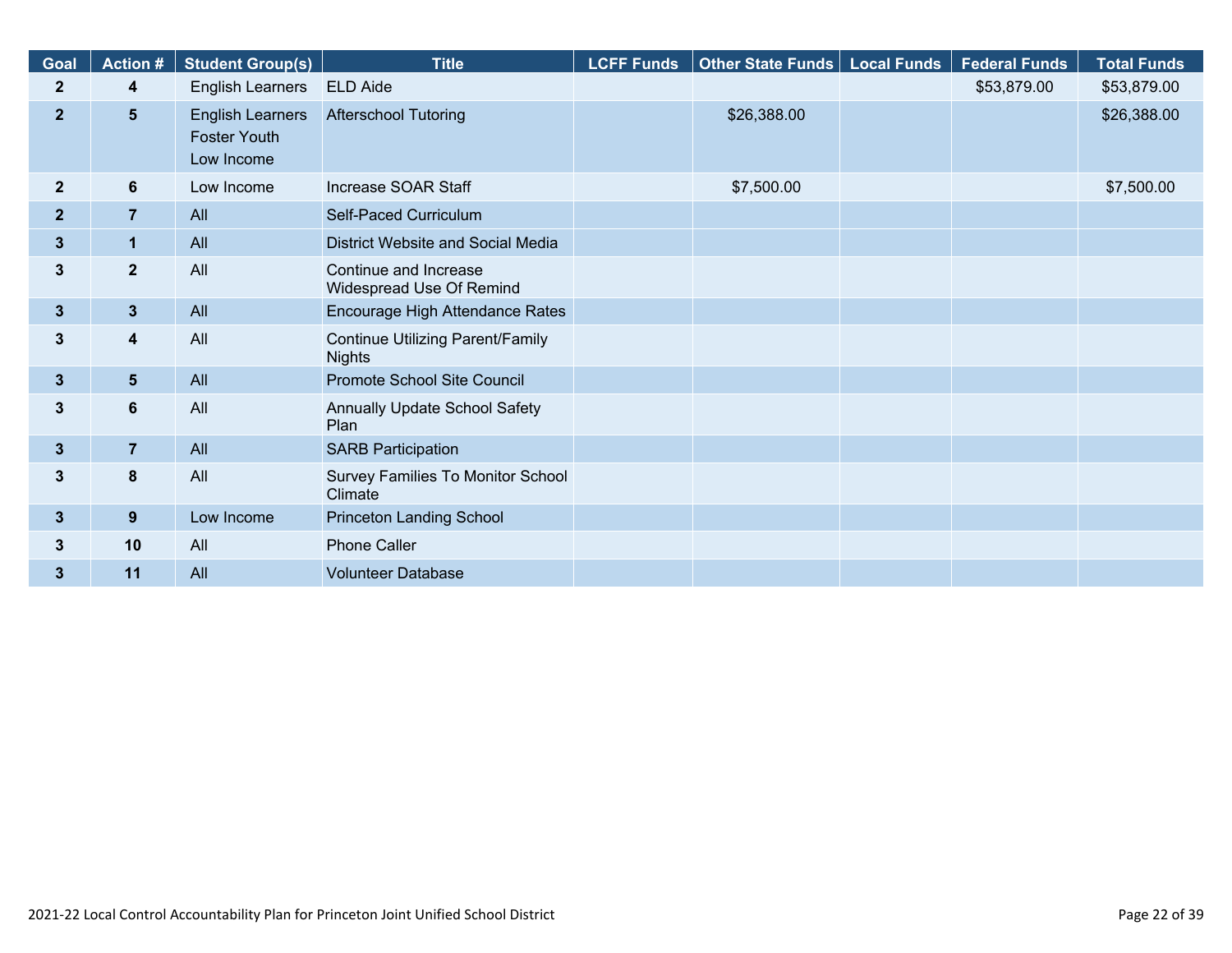#### **Contributing Expenditures Tables**

| <b>Totals by Type</b>    | <b>Total LCFF Funds</b> | <b>Total Funds</b> |  |
|--------------------------|-------------------------|--------------------|--|
| Total:                   | \$301,467.00            | \$391,387.00       |  |
| <b>LEA-wide Total:</b>   | \$178,916.00            | \$178,916.00       |  |
| <b>Limited Total:</b>    | \$0.00                  | \$0.00             |  |
| <b>Schoolwide Total:</b> | \$122,551.00            | \$212,471.00       |  |

| Goal           | <b>Action#</b>          | <b>Action Title</b>                                          | <b>Scope</b> | <b>Unduplicated</b><br><b>Student Group(s)</b>               | <b>Location</b>                                                      | <b>LCFF Funds</b> | <b>Total Funds</b> |
|----------------|-------------------------|--------------------------------------------------------------|--------------|--------------------------------------------------------------|----------------------------------------------------------------------|-------------------|--------------------|
| 1              | 5 <sub>5</sub>          | Professional<br>Development                                  | Schoolwide   | <b>English Learners</b><br><b>Foster Youth</b><br>Low Income | <b>All Schools</b>                                                   | \$13,005.00       | \$13,005.00        |
| 1              | 6                       | <b>Technology At Home</b>                                    | Schoolwide   | Low Income                                                   | <b>All Schools</b>                                                   |                   |                    |
| 1              | $\overline{7}$          | Dean of Students                                             | Schoolwide   | <b>English Learners</b><br><b>Foster Youth</b><br>Low Income | <b>All Schools</b>                                                   | \$99,859.00       | \$99,859.00        |
| 1              | 8                       | <b>Additional teachers</b><br>and Information<br>Manager     | LEA-wide     | <b>English Learners</b><br><b>Foster Youth</b><br>Low Income | <b>All Schools</b>                                                   | \$178,916.00      | \$178,916.00       |
| $\overline{2}$ | 1                       | Local Benchmark Or<br><b>Interim Assessments</b>             | Schoolwide   | <b>English Learners</b><br><b>Foster Youth</b><br>Low Income | <b>All Schools</b>                                                   |                   | \$0.00             |
| $\mathbf{2}$   | $\overline{2}$          | <b>Bi-Monthly</b><br><b>Classroom Staff</b><br>Collaboration | Schoolwide   | <b>English Learners</b><br><b>Foster Youth</b><br>Low Income | <b>All Schools</b>                                                   | \$9,687.00        | \$11,840.00        |
| $\mathbf{2}$   | $\overline{\mathbf{4}}$ | <b>ELD Aide</b>                                              | Schoolwide   | <b>English Learners</b>                                      | Specific Schools:<br>Princeton<br><b>Elementary School</b><br>$TK-6$ |                   | \$53,879.00        |
| $\overline{2}$ | 5 <sup>5</sup>          | <b>Afterschool Tutoring</b>                                  | Schoolwide   | <b>English Learners</b><br><b>Foster Youth</b>               | <b>Specific Schools:</b><br>Princeton High<br>School                 |                   | \$26,388.00        |

2021-22 Local Control Accountability Plan for Princeton Joint Unified School District Page 23 of 39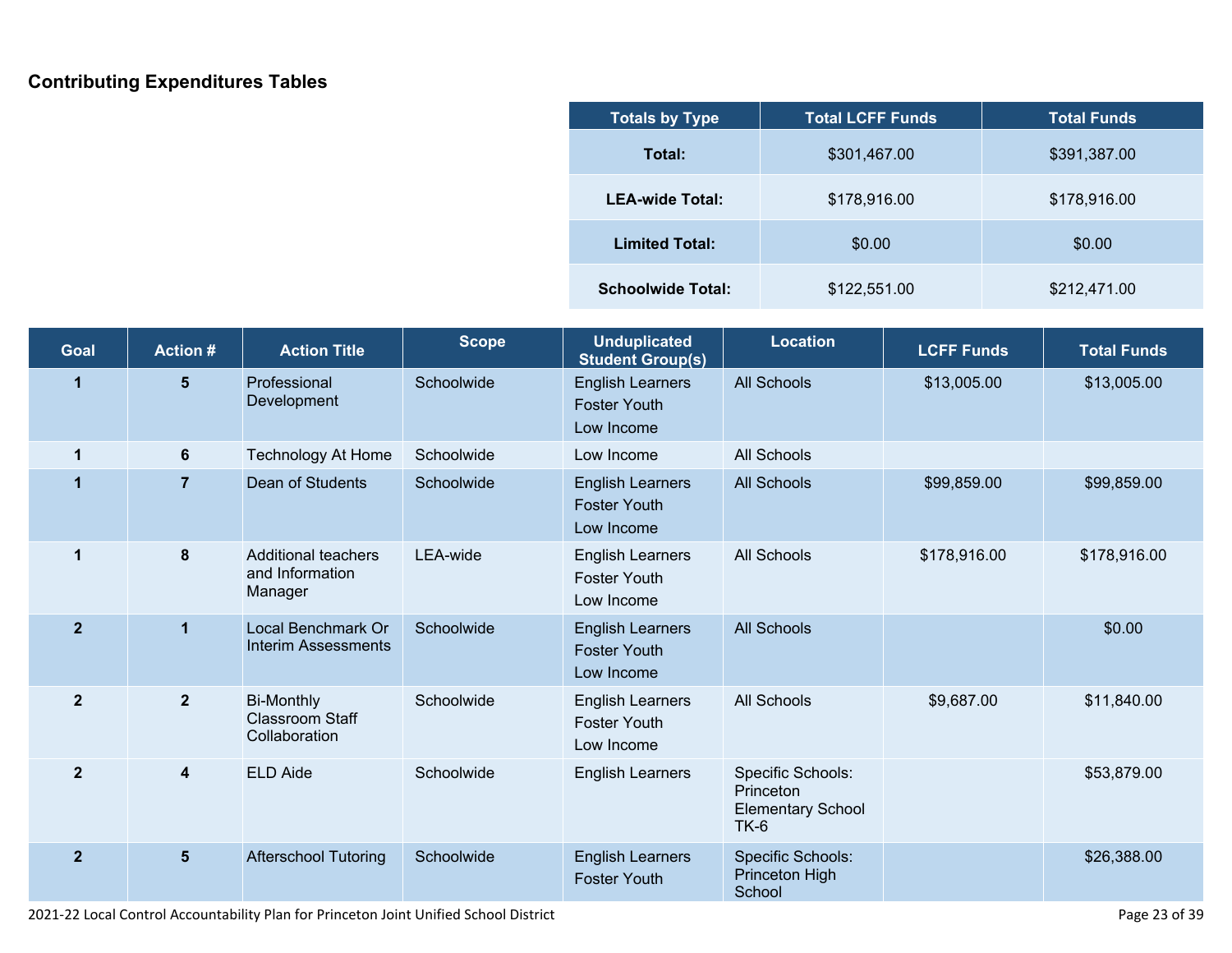| <b>Goal</b>    | <b>Action #</b> | <b>Action Title</b>                | <b>Scope</b> | <b>Unduplicated</b><br><b>Student Group(s)</b> | Location                                                           | <b>LCFF Funds</b> | <b>Total Funds</b> |
|----------------|-----------------|------------------------------------|--------------|------------------------------------------------|--------------------------------------------------------------------|-------------------|--------------------|
|                |                 |                                    |              | Low Income                                     | $7 - 12$                                                           |                   |                    |
| $\overline{2}$ | 6               | Increase SOAR Staff                | Schoolwide   | Low Income                                     | Specific Schools:<br>Princeton<br>Elementary<br>$K-6$              |                   | \$7,500.00         |
| $\mathbf{3}$   | 9 <sup>°</sup>  | <b>Princeton Landing</b><br>School | Schoolwide   | Low Income                                     | <b>Specific Schools:</b><br>Princeton Landing<br>School<br>$10-12$ |                   |                    |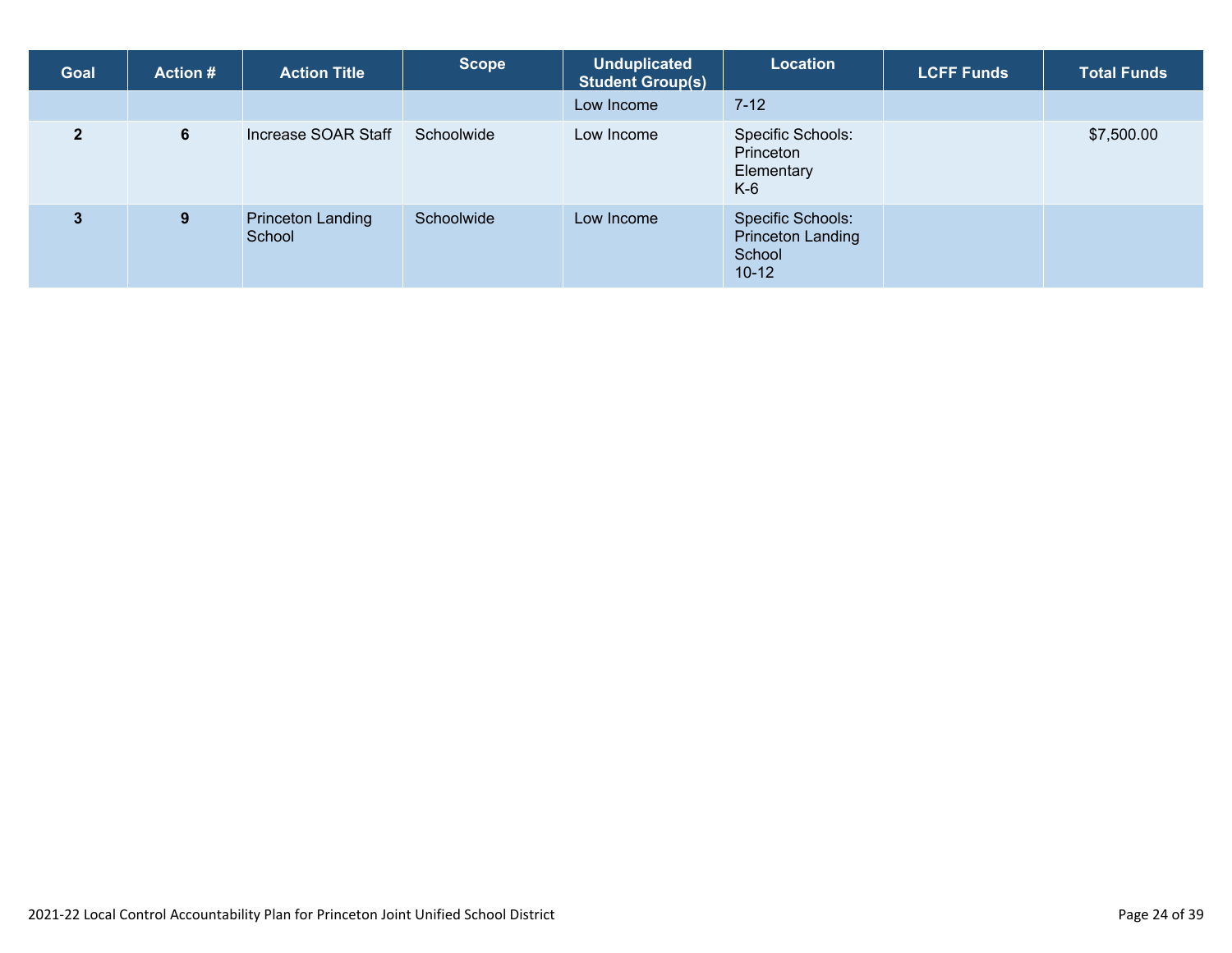#### **Annual Update Table Year 1 [2021-22]**

Annual update of the 2021-22 goals will occur during the 2022-23 update cycle.

| <b>Last Year's</b><br>Goal # | <b>Last Year's</b><br><b>Action #</b> | <b>Prior Action/Service Title</b> | <b>Contributed to</b><br>  Increased or Improved  <br><b>Services?</b> | <b>Last Year's Total Planned</b><br><b>Expenditures</b> | <b>Total Estimated Actual</b><br><b>Expenditures</b> |
|------------------------------|---------------------------------------|-----------------------------------|------------------------------------------------------------------------|---------------------------------------------------------|------------------------------------------------------|
|                              |                                       |                                   |                                                                        |                                                         |                                                      |
|                              |                                       |                                   |                                                                        |                                                         |                                                      |
|                              |                                       |                                   | <b>Totals:</b>                                                         | <b>Planned Expenditure Total</b>                        | <b>Estimated Actual Total</b>                        |
|                              |                                       |                                   | Totals:                                                                |                                                         |                                                      |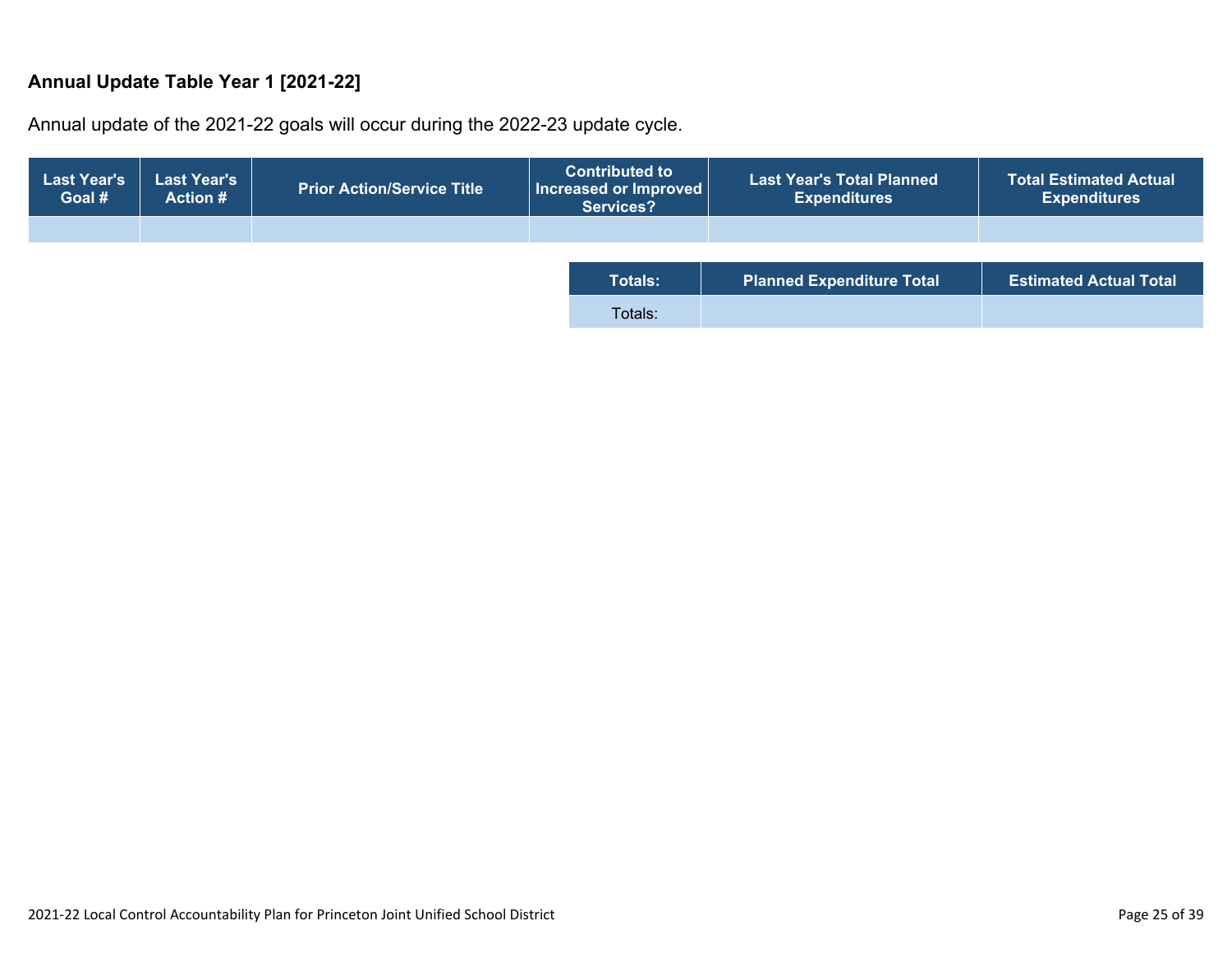## **Instructions**

#### Plan Summary

Stakeholder Engagement

Goals and Actions

Increased or Improved Services for Foster Youth, English Learners, and Low-Income Students

For additional questions or technical assistance related to the completion of the LCAP template, please contact the local COE, or the California Department of Education's (CDE's) Local Agency Systems Support Office by phone at 916-319-0809 or by email at *lcff@cde.ca.gov.*

## **Introduction and Instructions**

The Local Control Funding Formula (LCFF) requires LEAs to engage their local stakeholders in an annual planning process to evaluate their progress within eight state priority areas encompassing all statutory metrics (COEs have ten state priorities). LEAs document the results of this planning process in the Local Control and Accountability Plan (LCAP) using the template adopted by the State Board of Education.

The LCAP development process serves three distinct, but related functions:

- **Comprehensive Strategic Planning:** The process of developing and annually updating the LCAP supports comprehensive strategic planning (California *Education Code* [*EC*] 52064(e)(1)). Strategic planning that is comprehensive connects budgetary decisions to teaching and learning performance data. Local educational agencies (LEAs) should continually evaluate the hard choices they make about the use of limited resources to meet student and community needs to ensure opportunities and outcomes are improved for all students.
- **Meaningful Stakeholder Engagement:** The LCAP development process should result in an LCAP that reflects decisions made through meaningful stakeholder engagement (*EC* 52064(e)(1)). Local stakeholders possess valuable perspectives and insights about an LEA's programs and services. Effective strategic planning will incorporate these perspectives and insights in order to identify potential goals and actions to be included in the LCAP.
- **Accountability and Compliance:** The LCAP serves an important accountability function because aspects of the LCAP template require LEAs to show that they have complied with various requirements specified in the LCFF statutes and regulations, most notably:
	- $\circ$  Demonstrating that LEAs are increasing or improving services for foster youth, English learners, and low-income students in proportion to the amount of additional funding those students generate under LCFF (*EC* 52064(b)(4-6)).
	- $\circ$  Establishing goals, supported by actions and related expenditures, that address the statutory priority areas and statutory metrics (EC 52064(b)(1) & (2)).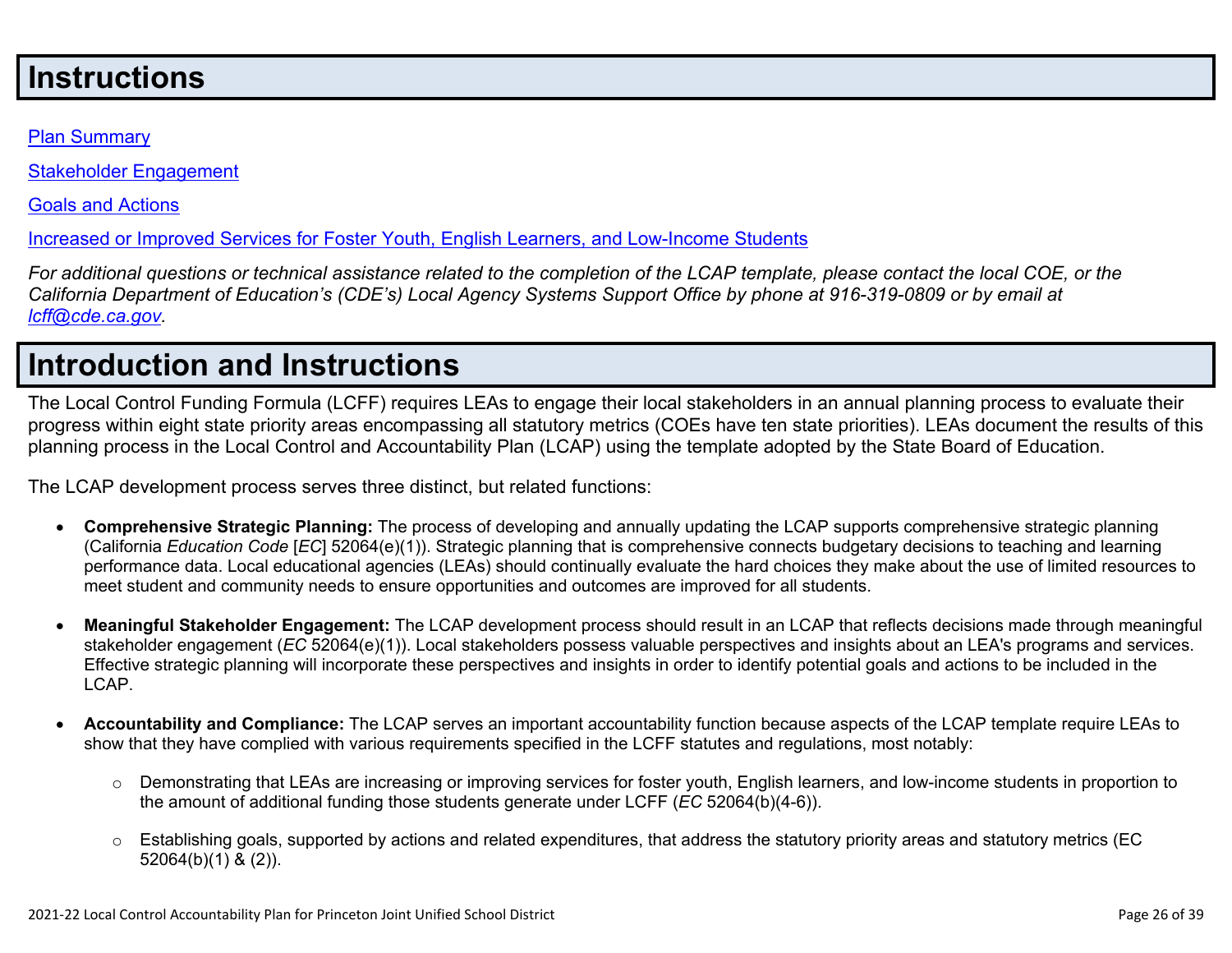o Annually reviewing and updating the LCAP to reflect progress toward the goals (*EC* 52064(b)(7)).

The LCAP template, like each LEA's final adopted LCAP, is a document, not a process. LEAs must use the template to memorialize the outcome of their LCAP development process, which should: (a) reflect comprehensive strategic planning (b) through meaningful engagement with stakeholders that (c) meets legal requirements, as reflected in the final adopted LCAP. The sections included within the LCAP template do not and cannot reflect the full development process, just as the LCAP template itself is not intended as a stakeholder engagement tool.

If a county superintendent of schools has jurisdiction over a single school district, the county board of education and the governing board of the school district may adopt and file for review and approval a single LCAP consistent with the requirements in *EC* sections 52060, 52062, 52066, 52068, and 52070. The LCAP must clearly articulate to which entity's budget (school district or county superintendent of schools) all budgeted and actual expenditures are aligned.

The revised LCAP template for the 2021–22, 2022–23, and 2023–24 school years reflects statutory changes made through Assembly Bill 1840 (Committee on Budget), Chapter 243, Statutes of 2018. These statutory changes enhance transparency regarding expenditures on actions included in the LCAP, including actions that contribute to meeting the requirement to increase or improve services for foster youth, English learners, and low-income students, and to streamline the information presented within the LCAP to make adopted LCAPs more accessible for stakeholders and the public.

At its most basic, the adopted LCAP should attempt to distill not just what the LEA is doing, but also allow stakeholders to understand why, and whether those strategies are leading to improved opportunities and outcomes for students. LEAs are strongly encouraged to use language and a level of detail in their adopted LCAPs intended to be meaningful and accessible for the LEA's diverse stakeholders and the broader public.

In developing and finalizing the LCAP for adoption, LEAs are encouraged to keep the following overarching frame at the forefront of the strategic planning and stakeholder engagement functions:

Given present performance across the state priorities and on indicators in the California School Dashboard, how is the LEA using its budgetary resources to respond to student and community needs, and address any performance gaps, including by meeting its obligation to increase or improve services for foster youth, English learners, and low-income students?

LEAs are encouraged to focus on a set of metrics or a set of actions that the LEA believes, based on input gathered from stakeholders, research, and experience, will have the biggest impact on behalf of its students.

These instructions address the requirements for each section of the LCAP, but may include information about effective practices when developing the LCAP and completing the LCAP itself. Additionally, information is included at the beginning of each section emphasizing the purpose that each section serves.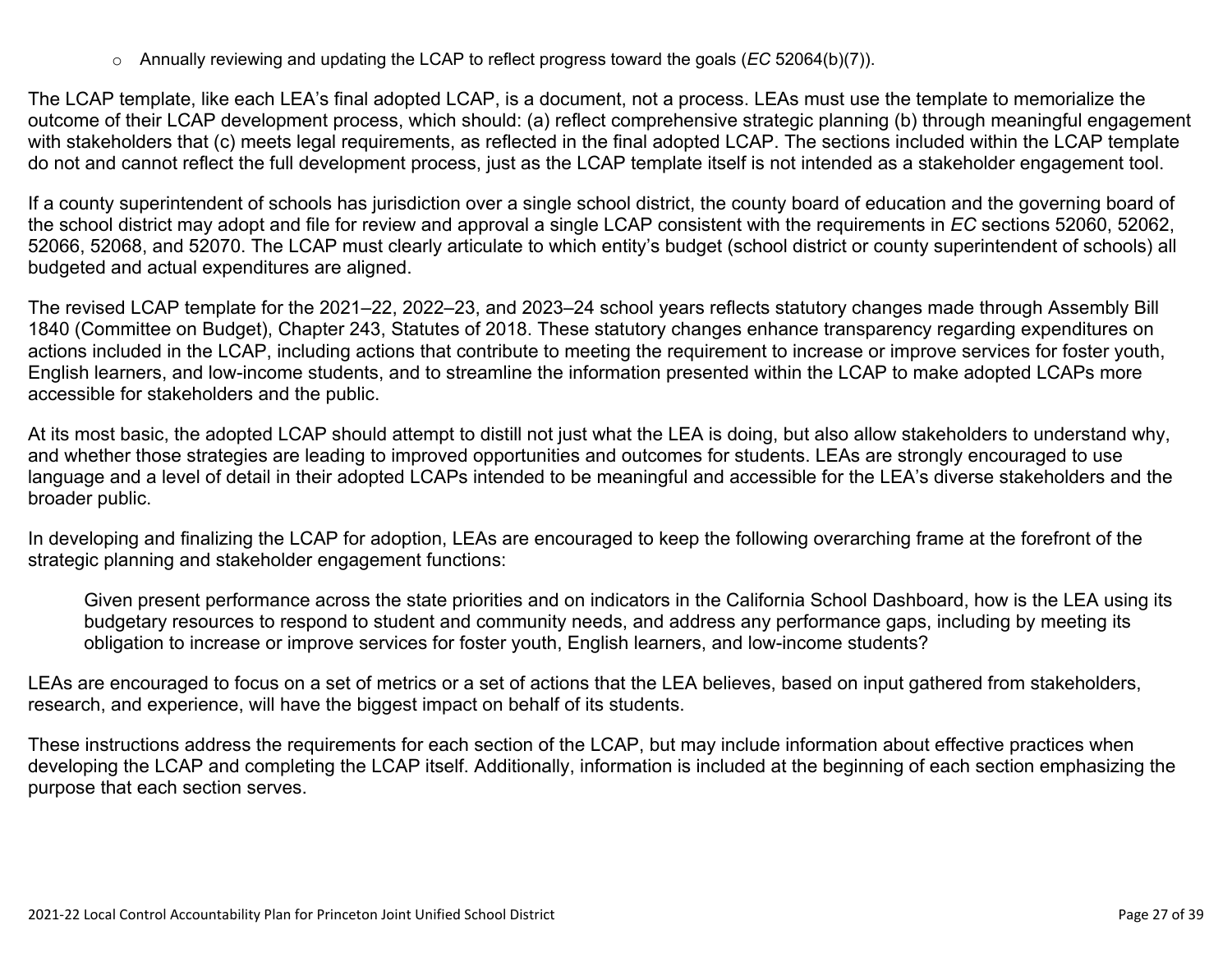## **Plan Summary**

#### **Purpose**

A well-developed Plan Summary section provides a meaningful context for the LCAP. This section provides information about an LEA's community as well as relevant information about student needs and performance. In order to provide a meaningful context for the rest of the LCAP, the content of this section should be clearly and meaningfully related to the content included in the subsequent sections of the LCAP.

#### **Requirements and Instructions**

*General Information* – Briefly describe the students and community. For example, information about an LEA in terms of geography, enrollment, or employment, the number and size of specific schools, recent community challenges, and other such information as an LEA wishes to include can enable a reader to more fully understand an LEA's LCAP.

*Reflections: Successes* – Based on a review of performance on the state indicators and local performance indicators included in the Dashboard, progress toward LCAP goals, local self-assessment tools, stakeholder input, and any other information, what progress is the LEA most proud of and how does the LEA plan to maintain or build upon that success? This may include identifying specific examples of how past increases or improvements in services for foster youth, English learners, and low-income students have led to improved performance for these students.

*Reflections: Identified Need* – Referring to the Dashboard, identify: (a) any state indicator for which overall performance was in the "Red" or "Orange" performance category or any local indicator where the LEA received a "Not Met" or "Not Met for Two or More Years" rating AND (b) any state indicator for which performance for any student group was two or more performance levels below the "all student*"* performance. What steps is the LEA planning to take to address these areas of low performance and performance gaps? Other needs may be identified using locally collected data including data collected to inform the self-reflection tools and reporting local indicators on the Dashboard.

*LCAP Highlights* – Identify and briefly summarize the key features of this year's LCAP.

*Comprehensive Support and Improvement* – An LEA with a school or schools identified for comprehensive support and improvement (CSI) under the Every Student Succeeds Act must respond to the following prompts:

- **Schools Identified**: Identify the schools within the LEA that have been identified for CSI.
- **Support for Identified Schools**: Describe how the LEA has or will support the identified schools in developing CSI plans that included a school-level needs assessment, evidence-based interventions, and the identification of any resource inequities to be addressed through the implementation of the CSI plan.
- **Monitoring and Evaluating Effectiveness**: Describe how the LEA will monitor and evaluate the implementation and effectiveness of the CSI plan to support student and school improvement.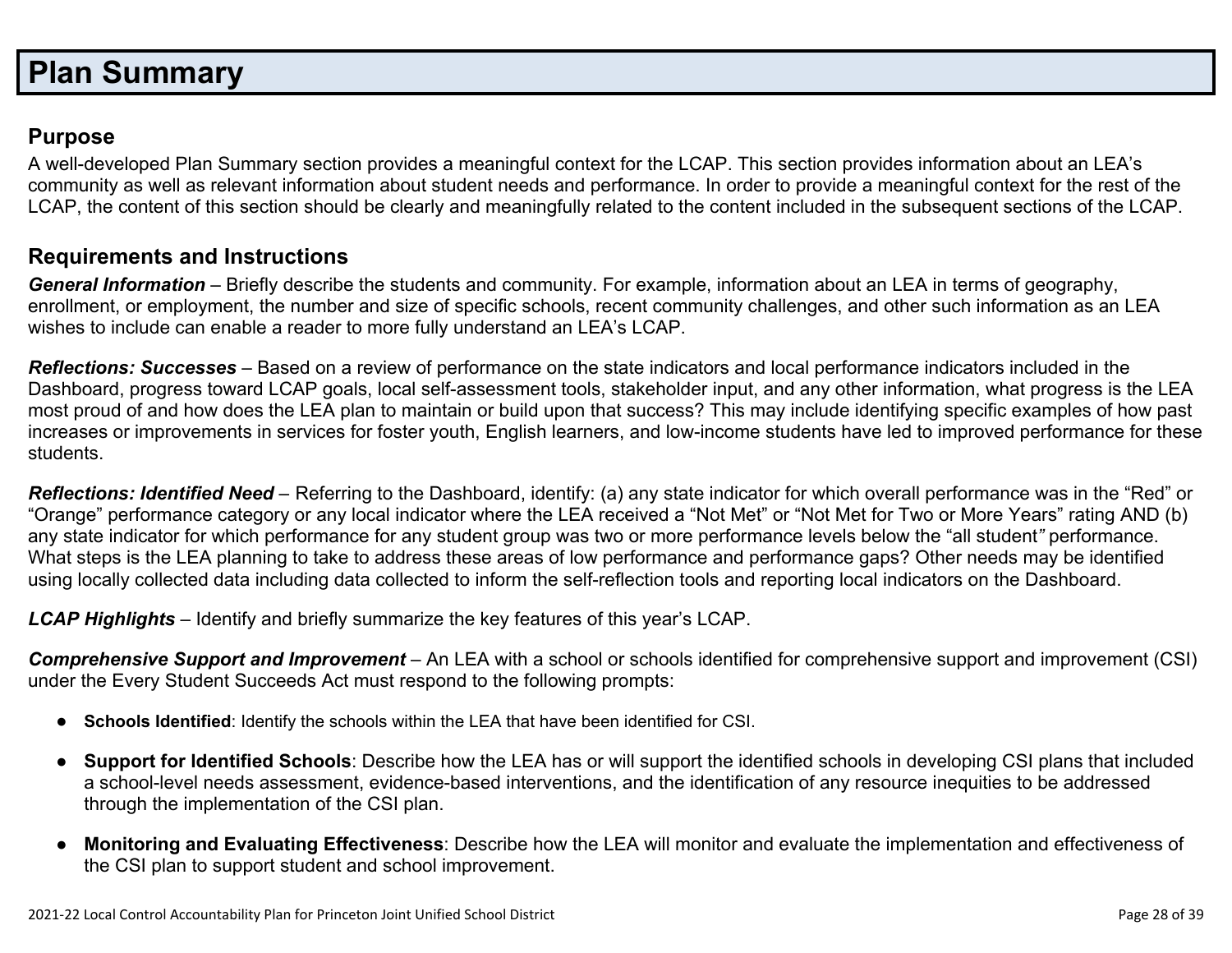## **Stakeholder Engagement**

#### **Purpose**

Significant and purposeful engagement of parents, students, educators, and other stakeholders, including those representing the student groups identified by LCFF, is critical to the development of the LCAP and the budget process. Consistent with statute, such stakeholder engagement should support comprehensive strategic planning, accountability, and improvement across the state priorities and locally identified priorities (*EC* 52064(e)(1)). Stakeholder engagement is an ongoing, annual process.

This section is designed to reflect how stakeholder engagement influenced the decisions reflected in the adopted LCAP. The goal is to allow stakeholders that participated in the LCAP development process and the broader public understand how the LEA engaged stakeholders and the impact of that engagement. LEAs are encouraged to keep this goal in the forefront when completing this section.

Statute and regulations specify the stakeholder groups that school districts and COEs must consult when developing the LCAP: teachers, principals, administrators, other school personnel, local bargaining units of the LEA, parents, and students. Before adopting the LCAP, school districts and COEs must share it with the Parent Advisory Committee and, if applicable, to its English Learner Parent Advisory Committee. The superintendent is required by statute to respond in writing to the comments received from these committees. School districts and COEs must also consult with the special education local plan area administrator(s) when developing the LCAP. Statute requires charter schools to consult with teachers, principals, administrators, other school personnel, parents, and students in developing the LCAP. The LCAP should also be shared with, and LEAs should request input from, schoolsite-level advisory groups, as applicable (e.g., schoolsite councils, English Learner Advisory Councils, student advisory groups, etc.), to facilitate alignment between schoolsite and district-level goals and actions.

Information and resources that support effective stakeholder engagement, define student consultation, and provide the requirements for advisory group composition, can be found under Resources on the following web page of the CDE's website: https://www.cde.ca.gov/re/lc/.

#### **Requirements and Instructions**

Below is an excerpt from the 2018–19 Guide for Annual Audits of K–12 Local Education Agencies and State Compliance Reporting, which is provided to highlight the legal requirements for stakeholder engagement in the LCAP development process:

#### **Local Control and Accountability Plan:**

For county offices of education and school districts only, verify the LEA:

- a) Presented the local control and accountability plan to the parent advisory committee in accordance with Education Code section 52062(a)(1) or 52068(a)(1), as appropriate.
- b) If applicable, presented the local control and accountability plan to the English learner parent advisory committee, in accordance with Education Code section 52062(a)(2) or 52068(a)(2), as appropriate.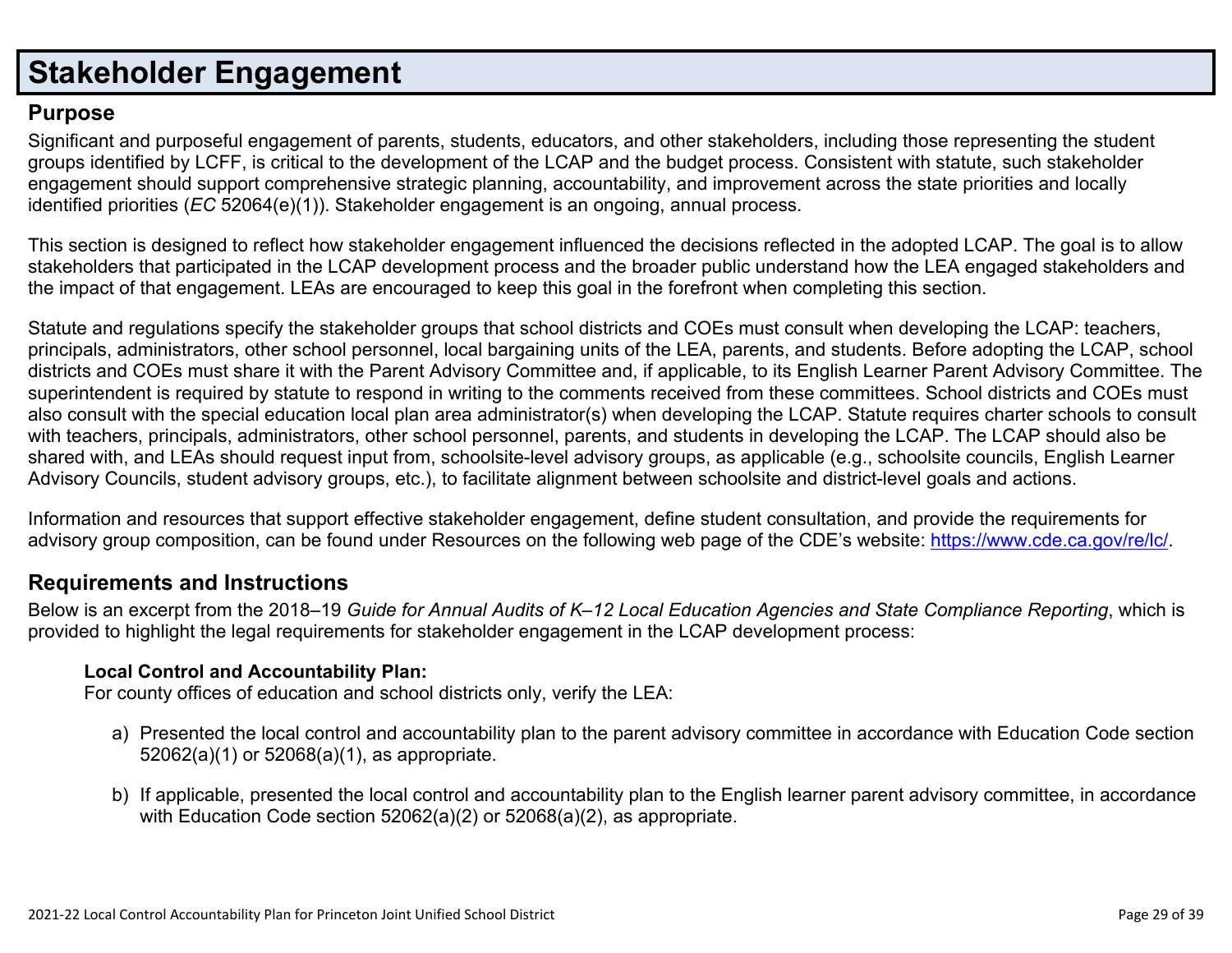- c) Notified members of the public of the opportunity to submit comments regarding specific actions and expenditures proposed to be included in the local control and accountability plan in accordance with Education Code section 52062(a)(3) or 52068(a)(3), as appropriate.
- d) Held at least one public hearing in accordance with Education Code section 52062(b)(1) or 52068(b)(1), as appropriate.
- e) Adopted the local control and accountability plan in a public meeting in accordance with Education Code section 52062(b)(2) or 52068(b)(2), as appropriate.

**Prompt 1**: "A summary of the stakeholder process and how the stakeholder engagement was considered before finalizing the LCAP."

Describe the stakeholder engagement process used by the LEA to involve stakeholders in the development of the LCAP, including, at a minimum, describing how the LEA met its obligation to consult with all statutorily required stakeholder groups as applicable to the type of LEA. A sufficient response to this prompt must include general information about the timeline of the process and meetings or other engagement strategies with stakeholders. A response may also include information about an LEA's philosophical approach to stakeholder engagement.

**Prompt 2:** "A summary of the feedback provided by specific stakeholder groups."

Describe and summarize the stakeholder feedback provided by specific stakeholders. A sufficient response to this prompt will indicate ideas, trends, or inputs that emerged from an analysis of the feedback received from stakeholders.

**Prompt 3:** "A description of the aspects of the LCAP that were influenced by specific stakeholder input."

A sufficient response to this prompt will provide stakeholders and the public clear, specific information about how the stakeholder engagement process influenced the development of the LCAP. The response must describe aspects of the LCAP that were influenced by or developed in response to the stakeholder feedback described in response to Prompt 2. This may include a description of how the LEA prioritized stakeholder requests within the context of the budgetary resources available or otherwise prioritized areas of focus within the LCAP. For the purposes of this prompt, "aspects" of an LCAP that may have been influenced by stakeholder input can include, but are not necessarily limited to:

- Inclusion of a goal or decision to pursue a Focus Goal (as described below)
- Inclusion of metrics other than the statutorily required metrics
- Determination of the desired outcome on one or more metrics
- Inclusion of performance by one or more student groups in the Measuring and Reporting Results subsection
- $\bullet$  Inclusion of action(s) or a group of actions
- Elimination of action(s) or group of actions
- Changes to the level of proposed expenditures for one or more actions
- Inclusion of action(s) as contributing to increased or improved services for unduplicated services
- Determination of effectiveness of the specific actions to achieve the goal
- Determination of material differences in expenditures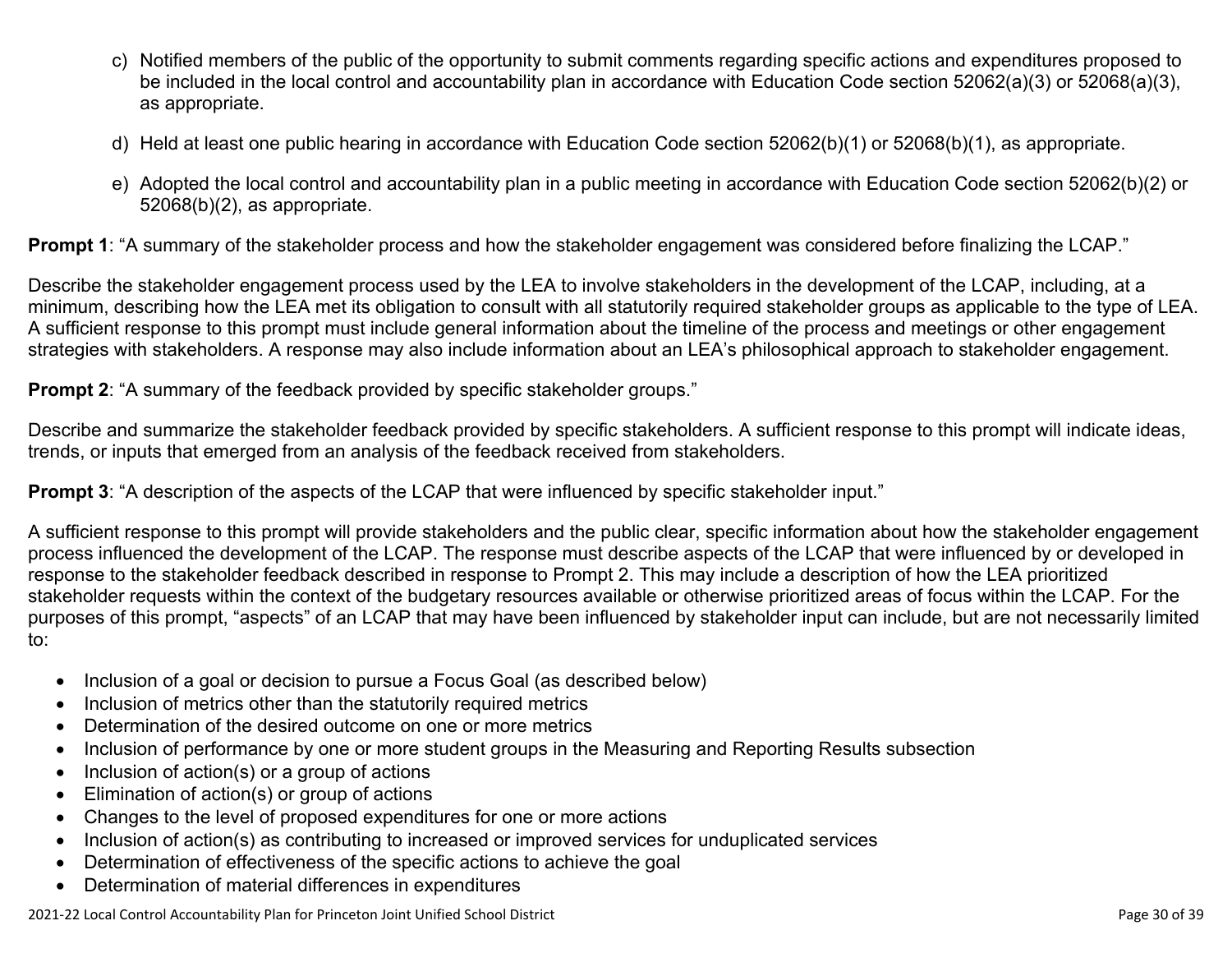- Determination of changes made to a goal for the ensuing LCAP year based on the annual update process
- Determination of challenges or successes in the implementation of actions

# **Goals and Actions**

#### **Purpose**

Well-developed goals will clearly communicate to stakeholders what the LEA plans to accomplish, what the LEA plans to do in order to accomplish the goal, and how the LEA will know when it has accomplished the goal. A goal statement, associated metrics and expected outcomes, and the actions included in the goal should be in alignment. The explanation for why the LEA included a goal is an opportunity for LEAs to clearly communicate to stakeholders and the public why, among the various strengths and areas for improvement highlighted by performance data and strategies and actions that could be pursued, the LEA decided to pursue this goal, and the related metrics, expected outcomes, actions, and expenditures.

A well-developed goal can be focused on the performance relative to a metric or metrics for all students, a specific student group(s), narrowing performance gaps, or implementing programs or strategies expected to impact outcomes. LEAs should assess the performance of their student groups when developing goals and the related actions to achieve such goals.

#### **Requirements and Instructions**

LEAs should prioritize the goals, specific actions, and related expenditures included within the LCAP within one or more state priorities. LEAs should consider performance on the state and local indicators, including their locally collected and reported data for the local indicators that are included in the Dashboard in determining whether and how to prioritize its goals within the LCAP.

In order to support prioritization of goals, the LCAP template provides LEAs with the option of developing three different kinds of goals:

- Focus Goal: A Focus Goal is relatively more concentrated in scope and may focus on a fewer number of metrics to measure improvement. A Focus Goal statement will be time bound and make clear how the goal is to be measured.
- Broad Goal: A Broad Goal is relatively less concentrated in its scope and may focus on improving performance across a wide range of metrics.
- Maintenance of Progress Goal: A Maintenance of Progress Goal includes actions that may be ongoing without significant changes and allows an LEA to track performance on any metrics not addressed in the other goals of the LCAP.

At a minimum, the LCAP must address all LCFF priorities and associated metrics.

#### *Focus Goal(s)*

**Goal Description:** The description provided for a Focus Goal must be specific, measurable, and time bound. An LEA develops a Focus Goal to address areas of need that may require or benefit from a more specific and data intensive approach. The Focus Goal can explicitly reference the metric(s) by which achievement of the goal will be measured and the time frame according to which the LEA expects to achieve the goal.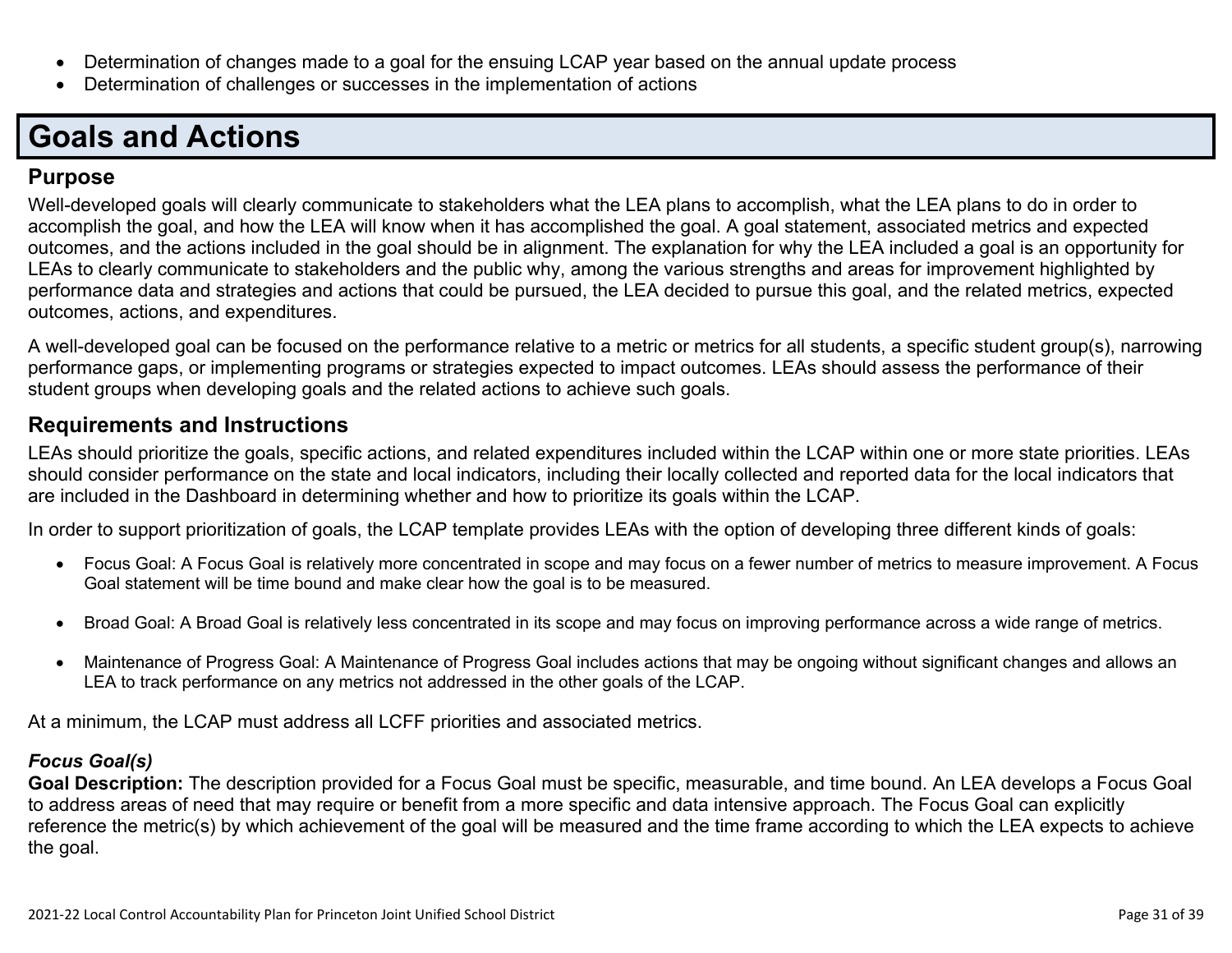**Explanation of why the LEA has developed this goal:** Explain why the LEA has chosen to prioritize this goal. An explanation must be based on Dashboard data or other locally collected data. LEAs must describe how the LEA identified this goal for focused attention, including relevant consultation with stakeholders. LEAs are encouraged to promote transparency and understanding around the decision to pursue a focus goal.

#### *Broad Goal*

**Goal Description:** Describe what the LEA plans to achieve through the actions included in the goal. The description of a broad goal will be clearly aligned with the expected measurable outcomes included for the goal. The goal description organizes the actions and expected outcomes in a cohesive and consistent manner. A goal description is specific enough to be measurable in either quantitative or qualitative terms. A broad goal is not as specific as a focus goal. While it is specific enough to be measurable, there are many different metrics for measuring progress toward the goal.

**Explanation of why the LEA has developed this goal:** Explain why the LEA developed this goal and how the actions and metrics grouped together will help achieve the goal.

#### *Maintenance of Progress Goal*

**Goal Description:** Describe how the LEA intends to maintain the progress made in the LCFF State Priorities not addressed by the other goals in the LCAP. Use this type of goal to address the state priorities and applicable metrics not addressed within the other goals in the LCAP. The state priorities and metrics to be addressed in this section are those for which the LEA, in consultation with stakeholders, has determined to maintain actions and monitor progress while focusing implementation efforts on the actions covered by other goals in the LCAP.

**Explanation of why the LEA has developed this goal**: Explain how the actions will sustain the progress exemplified by the related metrics.

#### *Measuring and Reporting Results:*

For each LCAP year, identify the metric(s) that the LEA will use to track progress toward the expected outcomes. LEAs are encouraged to identify metrics for specific student groups, as appropriate, including expected outcomes that would reflect narrowing of any existing performance gaps.

Include in the baseline column the most recent data associated with this metric available at the time of adoption of the LCAP for the first year of the three-year plan. LEAs may use data as reported on the 2019 Dashboard for the baseline of a metric only if that data represents the most recent available (e.g. high school graduation rate).

Using the most recent data available may involve reviewing data the LEA is preparing for submission to the California Longitudinal Pupil Achievement Data System (CALPADS) or data that the LEA has recently submitted to CALPADS. Because final 2020–2021 outcomes on some metrics may not be computable at the time the 2021–24 LCAP is adopted (e.g. graduation rate, suspension rate), the most recent data available may include a point in time calculation taken each year on the same date for comparability purposes.

The baseline data shall remain unchanged throughout the three-year LCAP.

Complete the table as follows: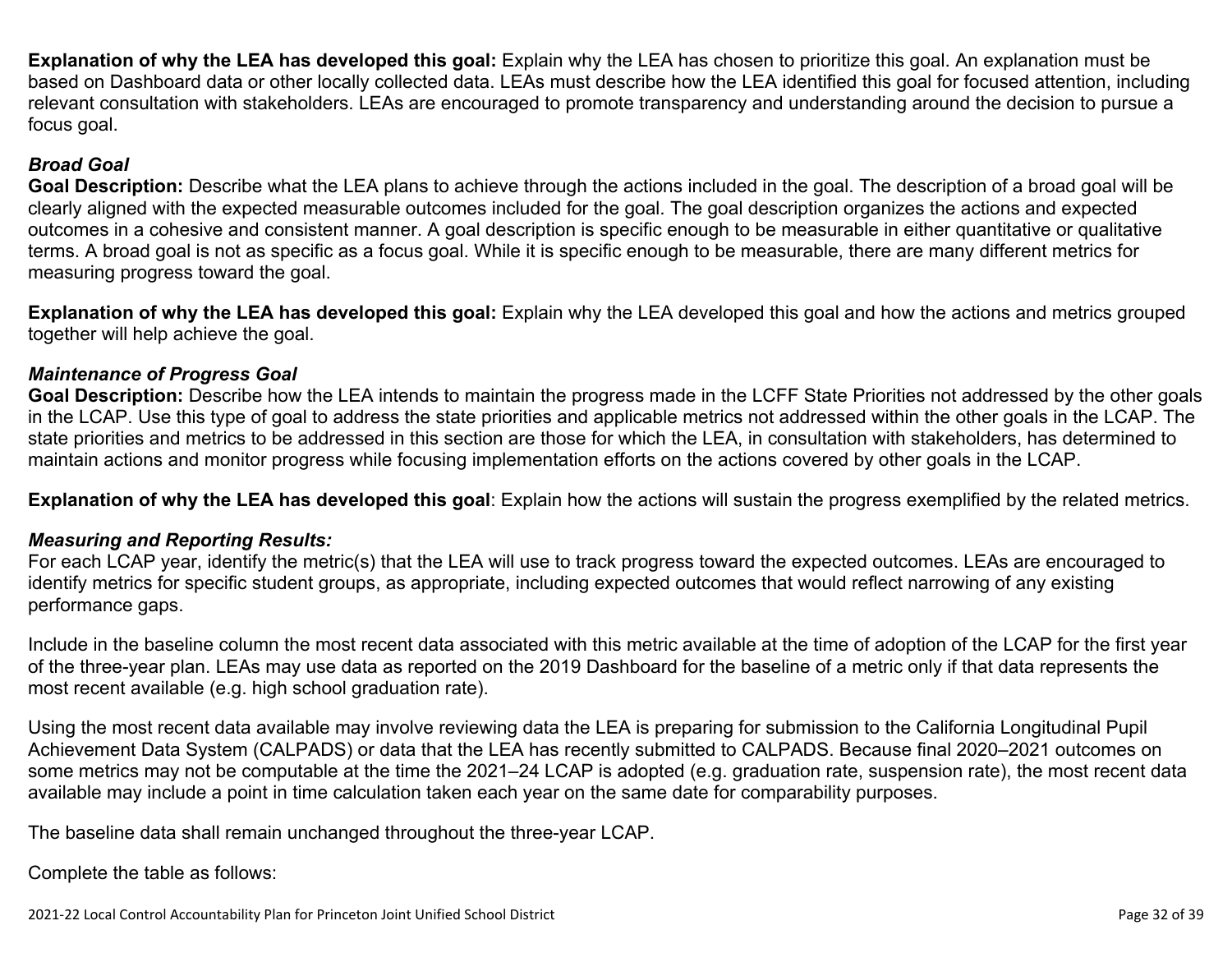- **Metric**: Indicate how progress is being measured using a metric.
- **Baseline**: Enter the baseline when completing the LCAP for 2021–22. As described above, the baseline is the most recent data associated with a metric. Indicate the school year to which the data applies, consistent with the instructions above.
- **Year 1 Outcome**: When completing the LCAP for 2022–23, enter the most recent data available. Indicate the school year to which the data applies, consistent with the instructions above.
- **Year 2 Outcome**: When completing the LCAP for 2023–24, enter the most recent data available. Indicate the school year to which the data applies, consistent with the instructions above.
- **Year 3 Outcome**: When completing the LCAP for 2024–25, enter the most recent data available. Indicate the school year to which the data applies, consistent with the instructions above. The 2024–25 LCAP will be the first year in the next three-year cycle. Completing this column will be part of the Annual Update for that year.
- **Desired Outcome for 2023-24**: When completing the first year of the LCAP, enter the desired outcome for the relevant metric the LEA expects to achieve by the end of the 2023–24 LCAP year.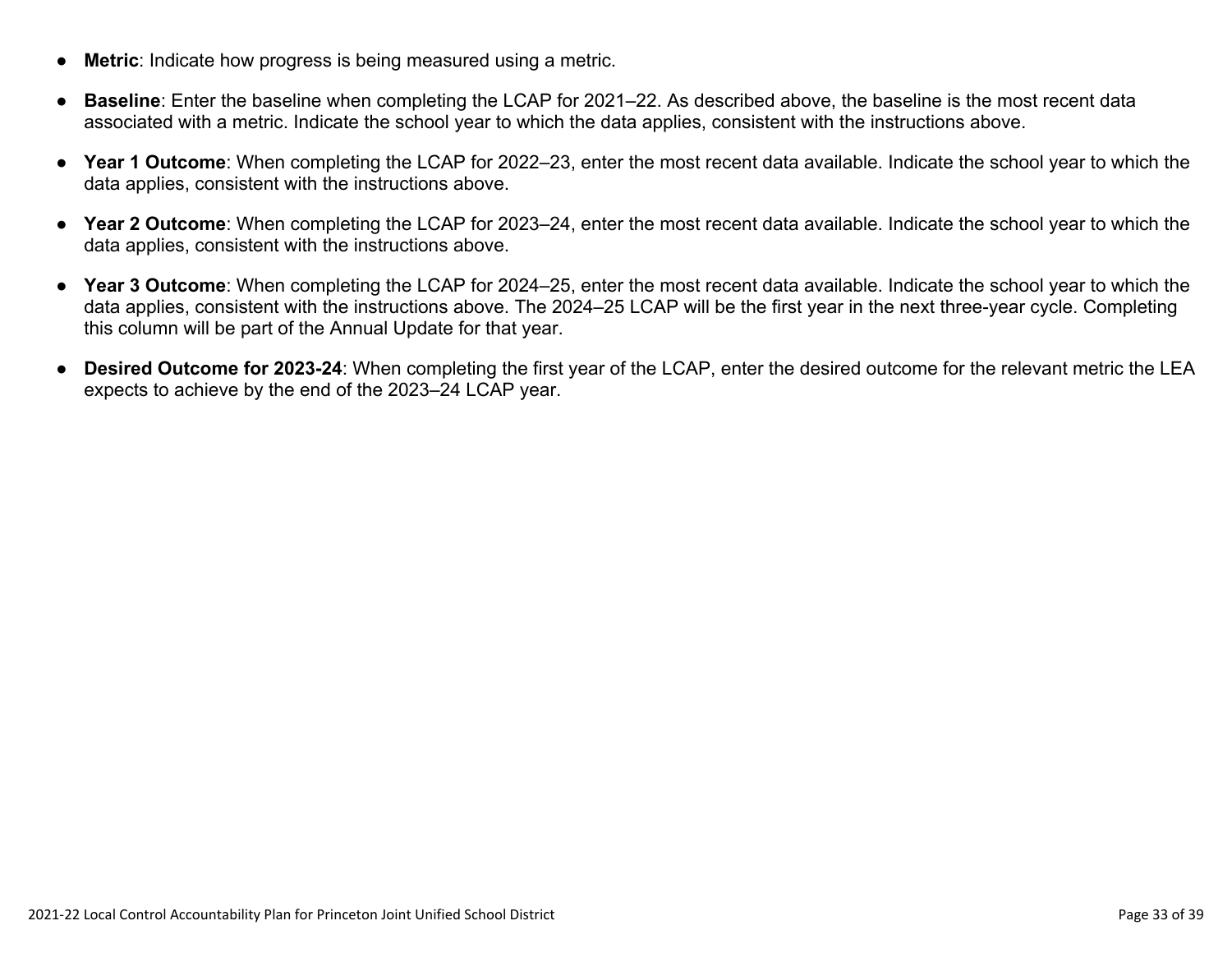Timeline for completing the "**Measuring and Reporting Results**" part of the Goal.

| <b>Metric</b>                                                                    | <b>Baseline</b>                                                                  | Year 1 Outcome                                                                                              | Year 2 Outcome                                                                                              | Year 3 Outcome                                                                                              | <b>Desired Outcome</b><br>for Year 3<br>$(2023-24)$                              |
|----------------------------------------------------------------------------------|----------------------------------------------------------------------------------|-------------------------------------------------------------------------------------------------------------|-------------------------------------------------------------------------------------------------------------|-------------------------------------------------------------------------------------------------------------|----------------------------------------------------------------------------------|
| Enter information<br>in this box when<br>completing the<br>LCAP for 2021-<br>22. | Enter information<br>in this box when<br>completing the<br>LCAP for 2021-<br>22. | Enter information<br>in this box when<br>completing the<br>LCAP for 2022-<br>23. Leave blank<br>until then. | Enter information<br>in this box when<br>completing the<br>LCAP for 2023-<br>24. Leave blank<br>until then. | Enter information<br>in this box when<br>completing the<br>LCAP for 2024-<br>25. Leave blank<br>until then. | Enter information<br>in this box when<br>completing the<br>LCAP for 2021-<br>22. |

The metrics may be quantitative or qualitative; but at minimum, an LEA's LCAP must include goals that are measured using all of the applicable metrics for the related state priorities, in each LCAP year as applicable to the type of LEA. To the extent a state priority does not specify one or more metrics (e.g., implementation of state academic content and performance standards), the LEA must identify a metric to use within the LCAP. For these state priorities, LEAs are encouraged to use metrics based on or reported through the relevant self-reflection tool for local indicators within the Dashboard.

*Actions*: Enter the action number. Provide a short title for the action. This title will also appear in the expenditure tables. Provide a description of the action. Enter the total amount of expenditures associated with this action. Budgeted expenditures from specific fund sources will be provided in the summary expenditure tables. Indicate whether the action contributes to meeting the increase or improved services requirement as described in the Increased or Improved Services section using a "Y" for Yes or an "N" for No. (Note: for each such action offered on an LEA-wide or schoolwide basis, the LEA will need to provide additional information in the Increased or Improved Summary Section to address the requirements in *California Code of Regulations*, Title 5 [5 *CCR*] Section 15496(b) in the Increased or Improved Services Section of the LCAP).

*Actions for English Learners:* School districts, COEs, and charter schools that have a numerically significant English learner student subgroup must include specific actions in the LCAP related to, at a minimum, the language acquisition programs, as defined in *EC* Section 306, provided to students and professional development activities specific to English learners.

*Actions for Foster Youth*: School districts, COEs, and charter schools that have a numerically significant Foster Youth student subgroup are encouraged to include specific actions in the LCAP designed to meet needs specific to Foster Youth students.

#### *Goal Analysis:*

Enter the LCAP Year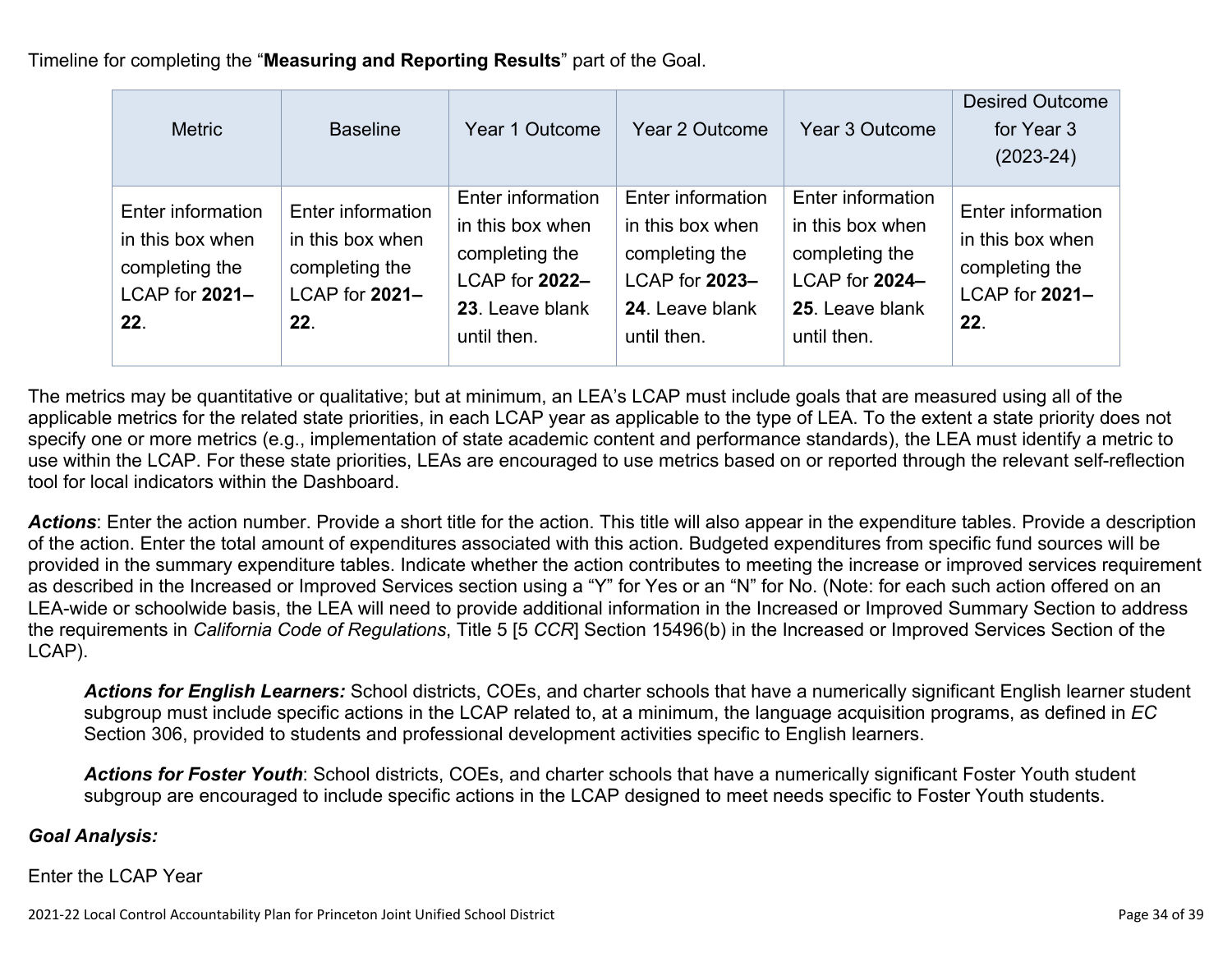Using actual annual measurable outcome data, including data from the Dashboard, analyze whether the planned actions were effective in achieving the goal. Respond to the prompts as instructed.

- Describe the overall implementation of the actions to achieve the articulated goal. Include a discussion of relevant challenges and successes experienced with the implementation process. This must include any instance where the LEA did not implement a planned action or implemented a planned action in a manner that differs substantively from how it was described in the adopted LCAP.
- Explain material differences between Budgeted Expenditures and Estimated Actual Expenditures. Minor variances in expenditures do not need to be addressed, and a dollar-for-dollar accounting is not required.
- Describe the effectiveness of the specific actions to achieve the articulated goal as measured by the LEA. In some cases, not all actions in a goal will be intended to improve performance on all of the metrics associated with the goal. When responding to this prompt, LEAs may assess the effectiveness of a single action or group of actions within the goal in the context of performance on a single metric or group of specific metrics within the goal that are applicable to the action(s). Grouping actions with metrics will allow for more robust analysis of whether the strategy the LEA is using to impact a specified set of metrics is working and increase transparency for stakeholders. LEAs are encouraged to use such an approach when goals include multiple actions and metrics that are not closely associated.
- Describe any changes made to this goal, expected outcomes, metrics, or actions to achieve this goal as a result of this analysis and analysis of the data provided in the Dashboard or other local data, as applicable.

## **Increased or Improved Services for Foster Youth, English Learners, and Low-Income Students**

#### **Purpose**

A well-written Increased or Improved Services section provides stakeholders with a comprehensive description, within a single dedicated section, of how an LEA plans to increase or improved services for its unduplicated students as compared to all students and how LEA-wide or schoolwide actions identified for this purpose meet regulatory requirements. Descriptions provided should include sufficient detail yet be sufficiently succinct to promote a broader understanding of stakeholders to facilitate their ability to provide input. An LEA's description in this section must align with the actions included in the Goals and Actions section as contributing.

#### **Requirements and Instructions**

This section must be completed for each LCAP year.

When developing the LCAP in year 2 or year 3, copy the "Increased or Improved Services" section and enter the appropriate LCAP year. Using the copy of the section, complete the section as required for the relevant LCAP year. Retain all prior year sections for each of the three years within the LCAP.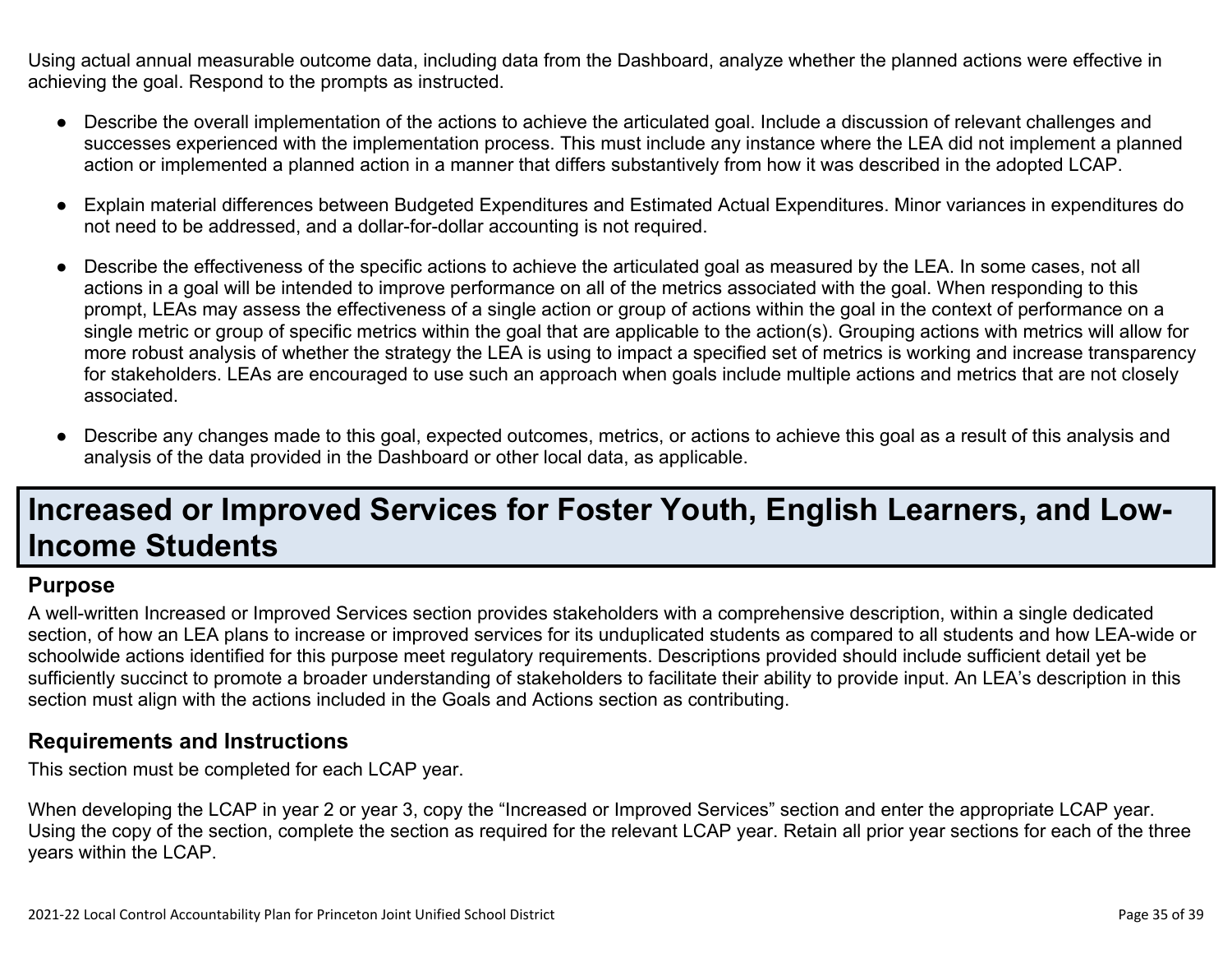*Percentage to Increase or Improve Services***:** Identify the percentage by which services for unduplicated pupils must be increased or improved as compared to the services provided to all students in the LCAP year as calculated pursuant to 5 *CCR* Section 15496(a)(7).

Increased Apportionment based on the enrollment of Foster Youth, English Learners, and Low-Income Students: Specify the estimate of the amount of funds apportioned on the basis of the number and concentration of unduplicated pupils for the LCAP year.

#### *Required Descriptions:*

For each action being provided to an entire school, or across the entire school district or county office of education (COE), an explanation of (1) how the needs of foster youth, English learners, and low-income students were considered first, and (2) how **these actions are effective in meeting the goals for these students.**

For each action included in the Goals and Actions section as contributing to the increased or improved services requirement for unduplicated pupils and provided on an LEA-wide or schoolwide basis, the LEA must include an explanation consistent with 5 *CCR* Section 15496(b). For any such actions continued into the 2021–24 LCAP from the 2017–2020 LCAP, the LEA must determine whether or not the action was effective as expected, and this determination must reflect evidence of outcome data or actual implementation to date.

**Principally Directed and Effective:** An LEA demonstrates how an action is principally directed towards and effective in meeting the LEA's goals for unduplicated students when the LEA explains how:

- It considers the needs, conditions, or circumstances of its unduplicated pupils;
- The action, or aspect(s) of the action (including, for example, its design, content, methods, or location), is based on these considerations; and
- The action is intended to help achieve an expected measurable outcome of the associated goal.

As such, the response provided in this section may rely on a needs assessment of unduplicated students.

Conclusory statements that a service will help achieve an expected outcome for the goal, without an explicit connection or further explanation as to how, are not sufficient. Further, simply stating that an LEA has a high enrollment percentage of a specific student group or groups does not meet the increase or improve services standard because enrolling students is not the same as serving students.

For example, if an LEA determines that low-income students have a significantly lower attendance rate than the attendance rate for all students, it might justify LEA-wide or schoolwide actions to address this area of need in the following way:

After assessing the needs, conditions, and circumstances of our low-income students, we learned that the attendance rate of our lowincome students is 7% lower than the attendance rate for all students. (Needs, Conditions, Circumstances [Principally Directed])

In order to address this condition of our low-income students, we will develop and implement a new attendance program that is designed to address some of the major causes of absenteeism, including lack of reliable transportation and food, as well as a school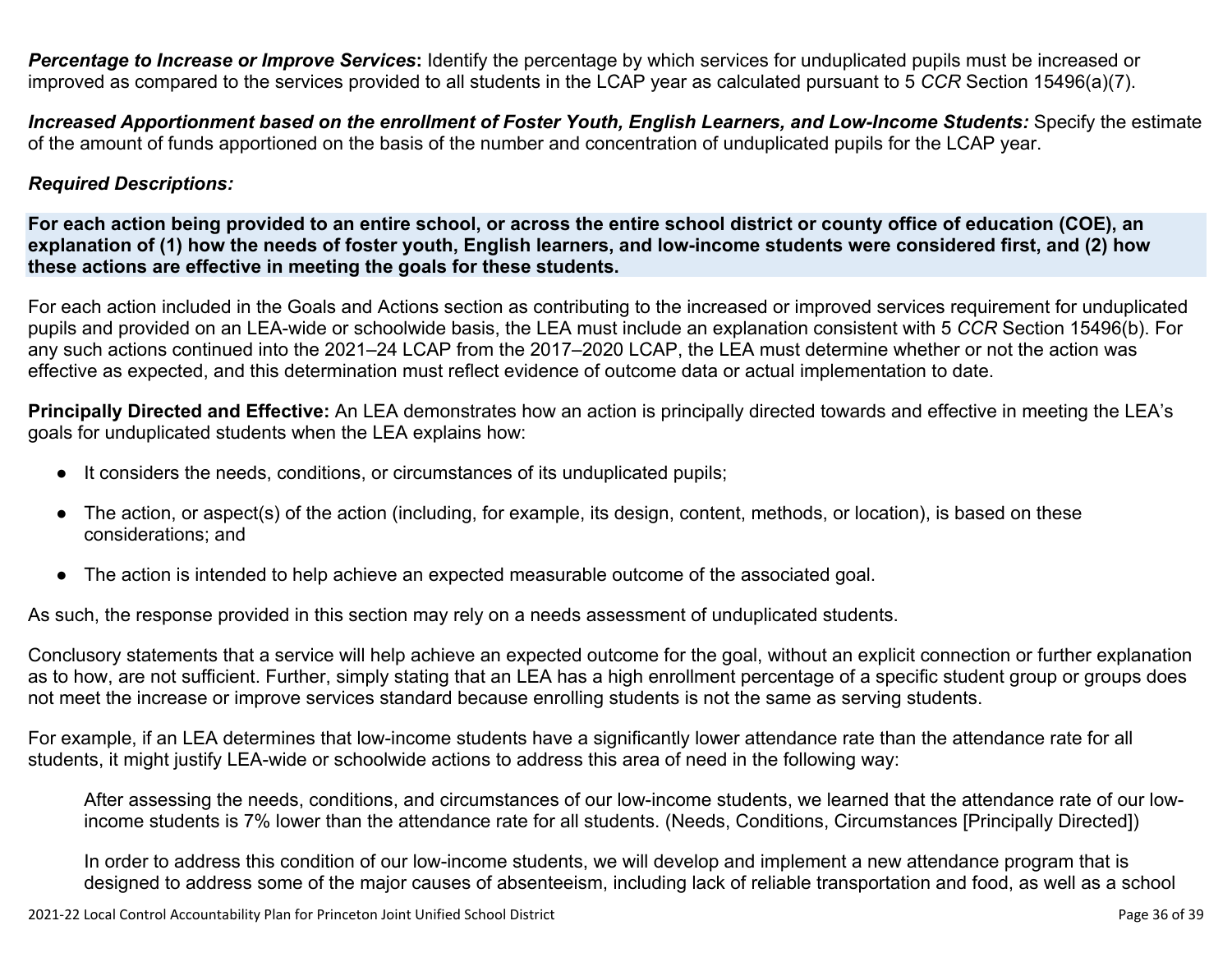climate that does not emphasize the importance of attendance. Goal N, Actions X, Y, and Z provide additional transportation and nutritional resources as well as a districtwide educational campaign on the benefits of high attendance rates. (Contributing Action(s))

These actions are being provided on an LEA-wide basis and we expect/hope that all students with less than a 100% attendance rate will benefit. However, because of the significantly lower attendance rate of low-income students, and because the actions meet needs most associated with the chronic stresses and experiences of a socio-economically disadvantaged status, we expect that the attendance rate for our low-income students will increase significantly more than the average attendance rate of all other students. (Measurable Outcomes [Effective In])

**COEs and Charter Schools**: Describe how actions included as contributing to meeting the increased or improved services requirement on an LEA-wide basis are principally directed to and effective in meeting its goals for unduplicated pupils in the state and any local priorities as described above. In the case of COEs and charter schools, schoolwide and LEA-wide are considered to be synonymous.

#### **For School Districts Only:**

#### **Actions Provided on an LEA-Wide Basis:**

*Unduplicated Percentage > 55%:* For school districts with an unduplicated pupil percentage of 55% or more, describe how these actions are principally directed to and effective in meeting its goals for unduplicated pupils in the state and any local priorities as described above.

*Unduplicated Percentage < 55%:* For school districts with an unduplicated pupil percentage of less than 55%, describe how these actions are principally directed to and effective in meeting its goals for unduplicated pupils in the state and any local priorities. Also describe how the actions **are the most effective use of the funds** to meet these goals for its unduplicated pupils. Provide the basis for this determination, including any alternatives considered, supporting research, experience, or educational theory.

#### **Actions Provided on a Schoolwide Basis:**

School Districts must identify in the description those actions being funded and provided on a schoolwide basis, and include the required description supporting the use of the funds on a schoolwide basis.

**For schools with 40% or more enrollment of unduplicated pupils:** Describe how these actions are principally directed to and effective in meeting its goals for its unduplicated pupils in the state and any local priorities.

For school districts expending funds on a schoolwide basis at a school with less than 40% enrollment of unduplicated pupils: Describe how these actions are principally directed to and how the actions are the most effective use of the funds to meet its goals for foster youth, English learners, and low-income students in the state and any local priorities.

#### "A description of how services for foster youth, English learners, and low-income students are being increased or improved by the **percentage required."**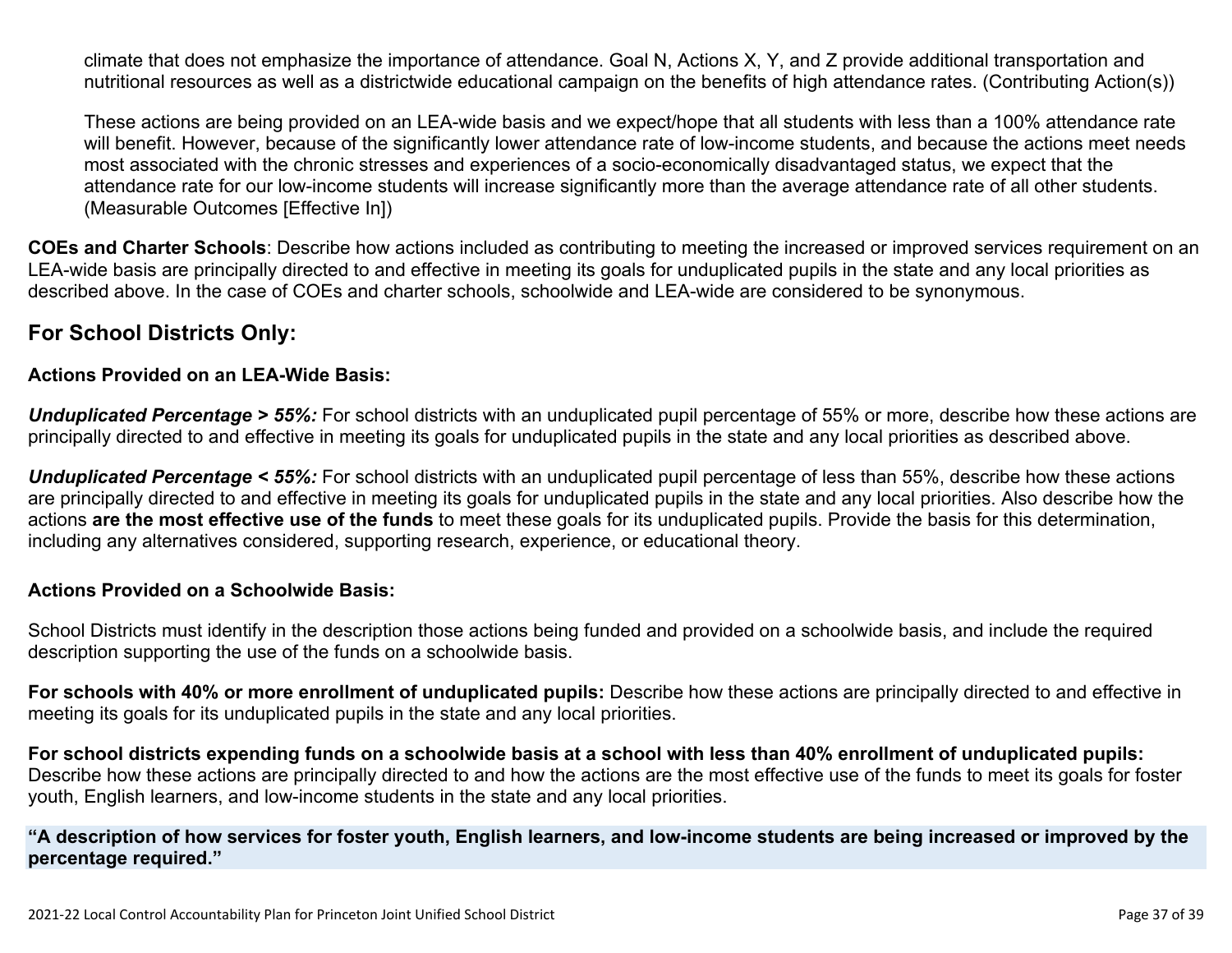Consistent with the requirements of 5 *CCR* Section 15496, describe how services provided for unduplicated pupils are increased or improved by at least the percentage calculated as compared to the services provided for all students in the LCAP year. To improve services means to grow services in quality and to increase services means to grow services in quantity. Services are increased or improved by those actions in the LCAP that are included in the Goals and Actions section as contributing to the increased or improved services requirement. This description must address how these action(s) are expected to result in the required proportional increase or improvement in services for unduplicated pupils as compared to the services the LEA provides to all students for the relevant LCAP year.

## **Expenditure Tables**

Complete the Data Entry table for each action in the LCAP. The information entered into this table will automatically populate the other Expenditure Tables. All information is entered into the Data Entry table. Do not enter data into the other tables.

The following expenditure tables are required to be included in the LCAP as adopted by the local governing board or governing body:

- Table 1: Actions
- Table 2: Total Expenditures
- Table 3: Contributing Expenditures
- Table 4: Annual Update Expenditures

The Data Entry table may be included in the LCAP as adopted by the local governing board or governing body, but is not required to be included.

In the Data Entry table, provide the following information for each action in the LCAP for the relevant LCAP year:

- **Goal #**: Enter the LCAP Goal number for the action.
- **Action #**: Enter the action's number as indicated in the LCAP Goal.
- **Action Title**: Provide a title of the action.
- **Student Group(s)**: Indicate the student group or groups who will be the primary beneficiary of the action by entering "All", or by entering a specific student group or groups.
- **Increased / Improved**: Type "Yes" if the action **is** included as contributing to meeting the increased or improved services; OR, type "No" if the action is **not** included as contributing to meeting the increased or improved services.
- If "Yes" is entered into the Contributing column, then complete the following columns: